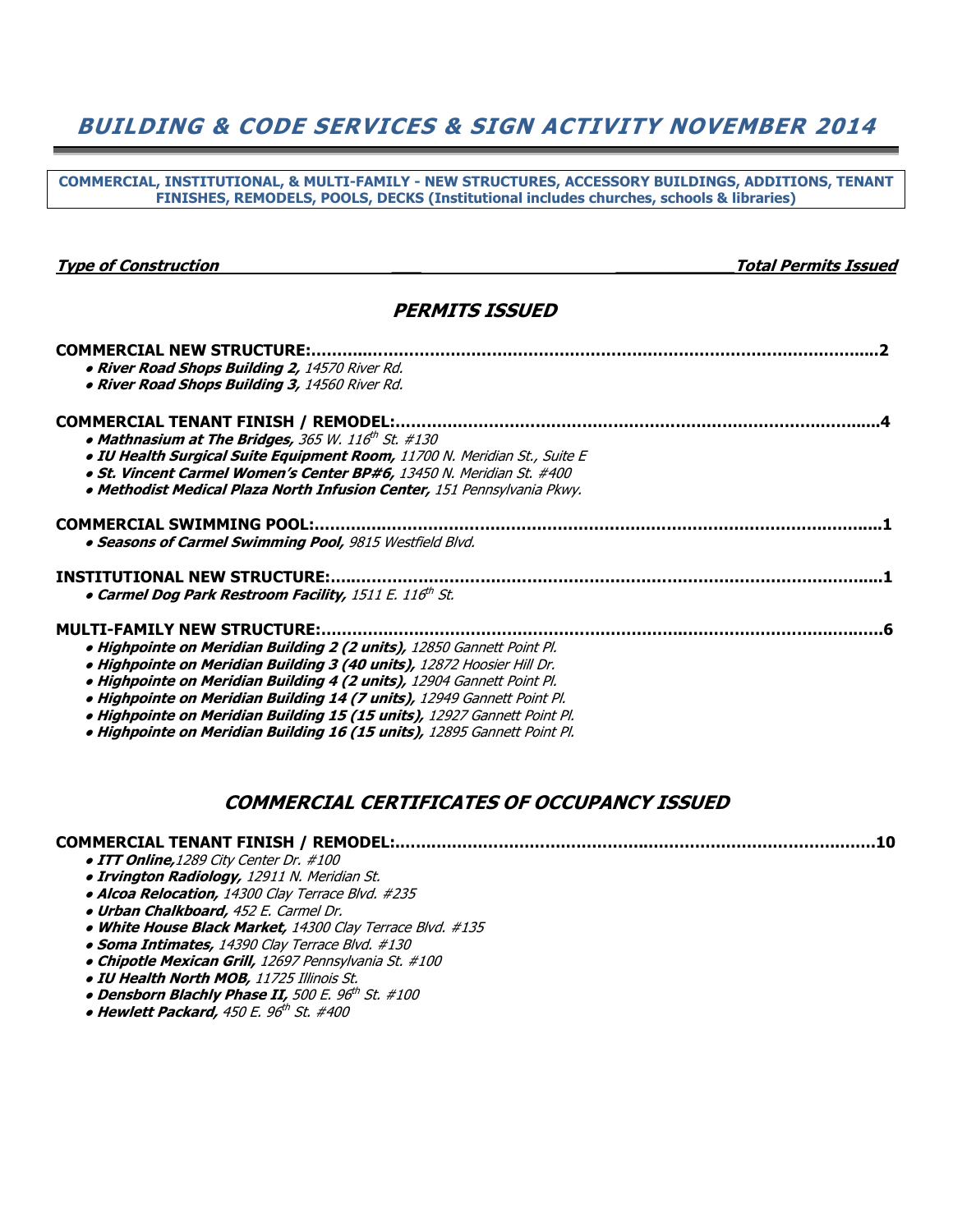| <b>CARMEL UTILITIES PERMITS ISSUED: (Availability Fee Permits Included)</b>                                                                                                                                                                                                            |    |                            |    |                           |                      |
|----------------------------------------------------------------------------------------------------------------------------------------------------------------------------------------------------------------------------------------------------------------------------------------|----|----------------------------|----|---------------------------|----------------------|
| <b>Water &amp; Sewer Permit:</b>                                                                                                                                                                                                                                                       | 18 | <b>Water Permits Only:</b> | 19 | <b>Prepaid Utilities:</b> | 0                    |
|                                                                                                                                                                                                                                                                                        |    |                            |    | <b>NOVEMBER 2014</b>      | <b>NOVEMBER 2013</b> |
| <b>TOTAL PERMITS ISSUED:</b> (EXCLUDING Water, Sewer, and Sign Permits)                                                                                                                                                                                                                |    |                            |    | 94                        | 94                   |
| <b>TOTAL WATER &amp; SEWER PERMITS:</b>                                                                                                                                                                                                                                                |    |                            | 37 | 30                        |                      |
| <b>TOTAL SIGN PERMITS:</b> (May not include signs approved for/with the issuance/guidelines of a Temporary Use permit)                                                                                                                                                                 |    |                            | 12 | 27                        |                      |
| <b>BUILDING INSPECTIONS PERFORMED:</b>                                                                                                                                                                                                                                                 |    |                            |    | 430                       | 453                  |
| (The # includes inspections by Urban Forestry; but does not include Carmel Fire Dept. or Code Enforcement inspections)<br><b>BUILDING PLAN REVIEWS:</b><br>(As of Feb. 2008: This # includes inspections plan reviews completed by the Building & Code staff for various permit types) |    |                            |    | 75                        | 81                   |
| <b>PUBLIC REQUEST FOR INFORMATION (RFI):</b>                                                                                                                                                                                                                                           |    |                            |    | 12                        | 38                   |

## BUILDING & CODE SERVICES CODE ENFORCEMENT NOVEMBER 2014

| <b>CODE ENFORCEMENT TASK REPORT SUMMARY FOR NOVEMBER 2014</b> |               |                              |        |
|---------------------------------------------------------------|---------------|------------------------------|--------|
| <b>COMPLAINTS RECEIVED</b>                                    | <b>TOTAL:</b> | <b>INSPECTION STATISTICS</b> | TOTAL: |
| <b>FMAIL</b>                                                  | 22            | <b>NEW CASES</b>             | 41     |
| "MY CARMEL" APP                                               | 8             | INITIAL INSPECTIONS          | 35     |
| <b>PHONE</b>                                                  |               | <b>ABATEMENT</b>             |        |
| REFERRAL                                                      |               | <b>BZA AGENDA</b>            | 0      |
| <b>STAFF</b>                                                  |               | INITIAL VIOLATION NOTICE     | 14     |
| WALK-IN                                                       |               | <b>RE-INSPECTIONS</b>        | 49     |
|                                                               |               | <b>CLOSED CASES</b>          | 54     |

#### CODE ENFORCEMENT MONTHLY REPORT FOR NOVEMBER 2014

| <b>TYPE OF COMPLAINT/VIOLATION</b> | <b>NEW CASES</b> | <b>TYPE OF COMPLAINT/VIOLATION</b> | <b>NEW CASES</b> |
|------------------------------------|------------------|------------------------------------|------------------|
| <b>BUILDING CODE VIOLATIONS</b>    | 3                | PARKING IN LAWN/GREENBELT          |                  |
| DRAINAGE OR EROSION                |                  | PROPERTY MAINTENANCE               |                  |
| <b>ENCROACHMENT</b>                |                  | RECREATIONAL VEHICLE               |                  |
| <b>FARM ANIMALS</b>                | $\Omega$         | RIGHT-OF-WAY OBSTRUCTION           | 0                |
| <b>FENCE VIOLATION</b>             |                  | <b>ILLEGAL SIGNS</b>               | 154              |
| <b>GRASS OR WEEDS</b>              |                  | STAGNANT WATER                     | 0                |
| HOME OCCUPATION                    | $\Omega$         | <b>TRASH OR DEBRIS</b>             |                  |
| NOISE REGULATIONS                  | $\Omega$         | UNSAFE BUILDING                    |                  |
| OPEN AND ABANDONED                 | 0                | VEHICLE DISPLAY, ON LAWN OR JUNK   |                  |
| OUTDOOR STORAGE                    |                  | ZONING USE VIOLATIONS              |                  |
| <b>OTHER</b>                       | 23               | <b>TOTAL</b>                       | 199              |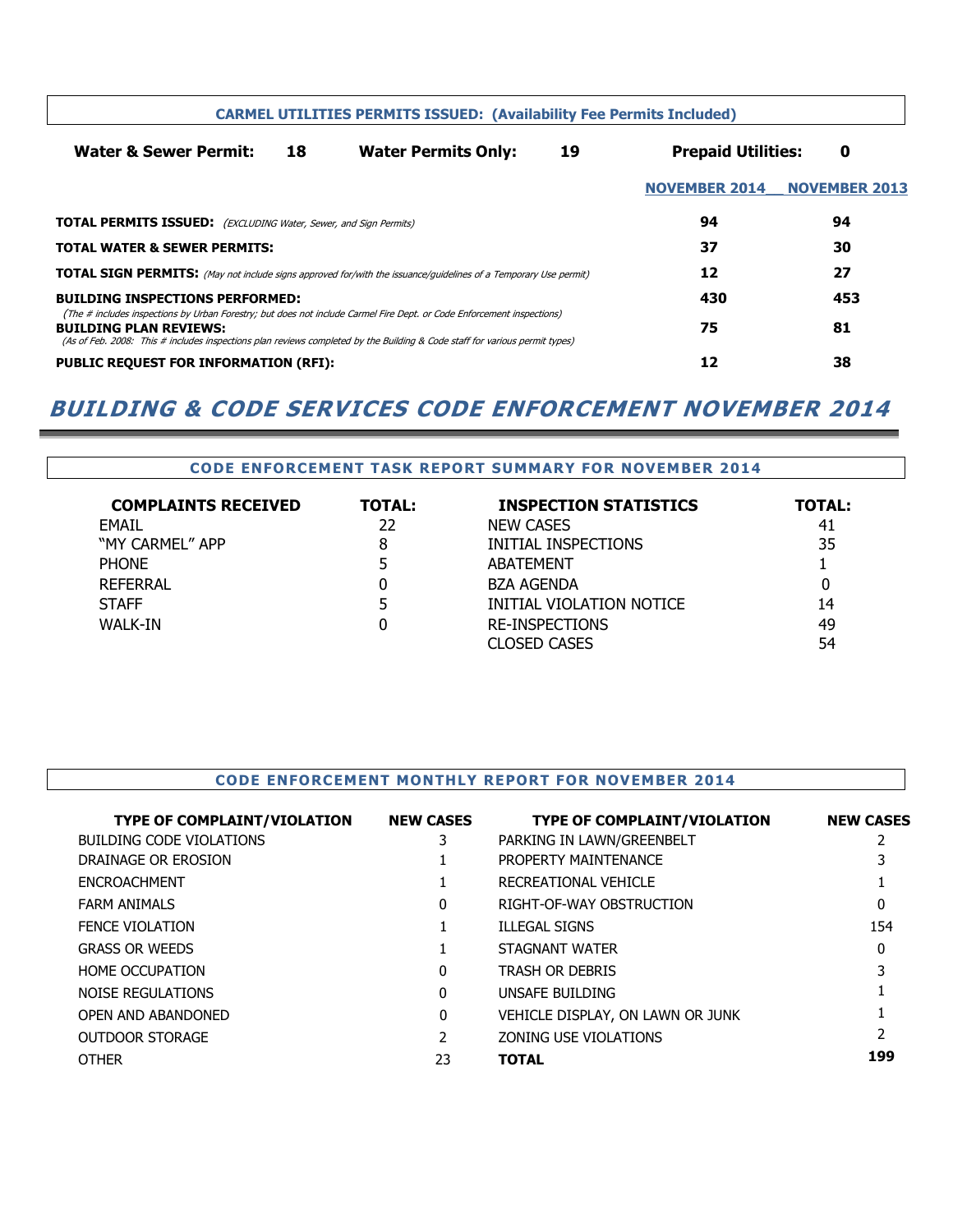| V OF CAR                                                                                                                                                           |                                     |                | <b>NOVEMBER 2014</b> |                |                       |
|--------------------------------------------------------------------------------------------------------------------------------------------------------------------|-------------------------------------|----------------|----------------------|----------------|-----------------------|
|                                                                                                                                                                    | <b>CITY OF CARMEL/CLAY TOWNSHIP</b> |                |                      |                |                       |
|                                                                                                                                                                    | <b>NOVEMBER</b>                     | <b>YTD</b>     | <b>NOVEMBER</b>      | <b>YTD</b>     | <b>Difference YTD</b> |
|                                                                                                                                                                    | 2014                                | 2014           | 2013                 | 2013           | 2013-2014             |
| <b>SINGLE FAMILY</b>                                                                                                                                               | 25                                  | 287            | 32                   | 374            | $87 -$                |
| SINGLE FAMILY TOWN HOMES (Not charted as separate permit                                                                                                           |                                     |                |                      |                |                       |
| until spring 2003.)<br>Total # of Buildings: 6; Total # of parcels: 18                                                                                             | 6                                   | 61             | 4                    | 38             | $23+$                 |
| <b>TWO-FAMILY</b>                                                                                                                                                  | $\mathbf{0}$                        | $\mathbf{2}$   | $\mathbf{0}$         | 4              | $2 -$                 |
| <b>Total # of Dwelling Units:</b>                                                                                                                                  | $\bf{0}$                            |                | $\bf{0}$             |                | $\mathbf{0}$          |
| <b>MULTI-FAMILY</b>                                                                                                                                                | 6                                   | 53             | 1                    | 8              | $45+$                 |
| Total # of Dwelling Units:<br><b>TOTAL # PERMITS ISSUED:</b>                                                                                                       | 81<br>37                            | 731<br>403     | 139<br>37            | 273<br>424     | $458+$<br>$2I-$       |
| <b>TOTAL # of DWELLING UNITS:</b>                                                                                                                                  | 112                                 | 1083           | 175                  | 689            | $394 +$               |
| <b>ROOM ADDITION</b>                                                                                                                                               | $\overline{\mathbf{4}}$             | 34             | $\overline{2}$       | 33             | $1+$                  |
| <b>ROOM ADDITION &amp; INTERIOR REMODEL</b>                                                                                                                        |                                     |                |                      |                |                       |
| <b>COMBINATION</b>                                                                                                                                                 | $\mathbf{0}$                        | 14             | $\overline{2}$       | 12             | $2+$                  |
| <b>RESIDENTIAL REMODEL</b>                                                                                                                                         | 13                                  | 142            | 8                    | 133            | $9+$                  |
| PORCH ADDITION                                                                                                                                                     | 3                                   | 33             | 5                    | 39             | $6-$                  |
| PORCH & DECK COMBINATION ADDITION                                                                                                                                  | $\overline{2}$                      | 5              | $\mathbf{1}$         | 10             | $5-$                  |
| <b>DECK ADDITION</b>                                                                                                                                               | 1                                   | 16             | 1                    | 28             | $12 -$                |
| <b>RESIDENTIAL ACCESSORY BLDG.</b>                                                                                                                                 | 3                                   | 26             | 3                    | 27             | 1-                    |
| <b>RESIDENTIAL SWIMMING POOL/SPA</b>                                                                                                                               | $\bf{0}$                            | 56             | $\mathbf{3}$         | 62             | $6-$                  |
| <b>GARAGE/CARPORT Attached</b>                                                                                                                                     | $\mathbf{1}$                        | 5              | $\bf{0}$             | 5              | $\bf{0}$              |
| <b>GARAGE/CARPORT Detached</b>                                                                                                                                     | $\bf{0}$                            | 9              | $\bf{0}$             | 3              | 6+                    |
| <b>COMMERCIAL BUILDING</b>                                                                                                                                         | $\boldsymbol{2}$                    | 16             | $\boldsymbol{2}$     | 15             | $1+$                  |
| <b>COMMERCIAL ADDITION</b>                                                                                                                                         | $\bf{0}$                            | $\overline{2}$ | $\bf{0}$             | $\overline{2}$ | $\bf{0}$              |
| <b>COMMERCIAL REMODEL</b>                                                                                                                                          | $\mathbf{2}$                        | 73             | 8                    | 66             | $7+$                  |
| <b>COMMERCIAL ADDITION &amp; REMODEL</b>                                                                                                                           |                                     |                |                      |                |                       |
| <b>COMBINATION</b>                                                                                                                                                 | $\bf{0}$                            | 4              | $\bf{0}$             | 2              | $^{2+}$               |
| <b>COMMERCIAL SWIMMING POOL</b>                                                                                                                                    | $\mathbf{1}$                        | $\mathbf{2}$   | $\mathbf{0}$         | 1              | $1+$                  |
| <b>COMMERCIAL ACCESSORY BLDG</b>                                                                                                                                   | 1                                   | $\overline{2}$ | $\mathbf{0}$         | $\overline{2}$ | $\bf{0}$              |
| <b>COMMERCIAL TENANT SPACE</b>                                                                                                                                     | $\overline{2}$                      | 51             | 11                   | 79             | $28 -$                |
| <b>COMMERCIAL DECK</b>                                                                                                                                             | $\bf{0}$                            | $\bf{0}$       | $\bf{0}$             | $\bf{0}$       | $\bf{0}$              |
| <b>TEMPORARY USE</b>                                                                                                                                               | $\mathbf{0}$                        | 57             | 3                    | 59             | $2 -$                 |
| MASSAGE THERAPIST PERMIT                                                                                                                                           | 3                                   | 62             | $\mathbf{0}$         | 26             | $36+$                 |
| <b>INSTITUTIONAL BUILDING</b> (INSTITUTIONAL includes churches, schools,                                                                                           |                                     |                |                      |                |                       |
| libraries, & public hospitals)                                                                                                                                     | 1                                   | 4              | $\bf{0}$             | 5              | $1-$                  |
| <b>INSTITUTIONAL ADDITION</b>                                                                                                                                      | $\mathbf{0}$                        | 1              | $\bf{0}$             | $\bf{0}$       | $1+$                  |
| <b>INSTITUTIONAL REMODEL</b><br><b>INSTITUTIONAL ADDITION &amp; REMODEL</b>                                                                                        | $\mathbf{0}$                        | $\mathbf{1}$   | $\bf{0}$             | 7              | $6-$                  |
| <b>COMBINATION</b>                                                                                                                                                 | $\mathbf{0}$                        | 0              | $\bf{0}$             | 1              | $1 -$                 |
| <b>INSTITUTIONAL ACCESSORY BLDG</b>                                                                                                                                | $\mathbf{0}$                        | $\overline{2}$ | $\bf{0}$             | $\bf{0}$       | $2+$                  |
| <b>INSTITUTIONAL SWIMMING POOL</b>                                                                                                                                 | $\bf{0}$                            | $\mathbf{0}$   | $\bf{0}$             | $\bf{0}$       | $\bf{0}$              |
| <b>INSTITUTIONAL DECK</b>                                                                                                                                          | $\bf{0}$                            | $\bf{0}$       | $\bf{0}$             | $\bf{0}$       | $\bf{0}$              |
| <b>UNDERGROUND TANK</b>                                                                                                                                            | $\bf{0}$                            | $\mathbf{0}$   | $\bf{0}$             | $\bf{0}$       | $\bf{0}$              |
| <b>MOVE</b>                                                                                                                                                        | $\mathbf{0}$                        | $\mathbf{0}$   | $\bf{0}$             | $\bf{0}$       | $\bf{0}$              |
| <b>MANUFACTURED HOME</b>                                                                                                                                           | $\bf{0}$                            | $\bf{0}$       | $\bf{0}$             | $\bf{0}$       | $\bf{0}$              |
| <b>CELL TOWER/Co-Locate/Satellite Dish</b>                                                                                                                         | $\bf{0}$                            | 22             | $\bf{0}$             | 9              | $13+$                 |
| <b>DEMOLITION</b>                                                                                                                                                  |                                     |                |                      |                |                       |
| Residential: 2; Commercial: 0; Institutional: 0                                                                                                                    | $\mathbf{2}$                        | 54             | 1                    | 32             | $22+$                 |
| ELECTRICAL (Residential or Commercial permits pulled for minor electrical                                                                                          |                                     |                |                      |                |                       |
| work & inspection ONLY)                                                                                                                                            | 17                                  | 84             | 7                    | 92             | $8-$                  |
| <b>TOTAL PERMITS ISSUED:</b><br>**NOTE: Permit statistics listed are updated as often as possible--removing voided permit #'s from the appropriate columns/totals. | 95                                  | 1.180          | 94                   | 1,174          | $6+$                  |

ESTIMATED COST OF CONSTRUCTION IN CLAY TOWNSHIP FOR NOVEMBER 2014: \$25,594,191.00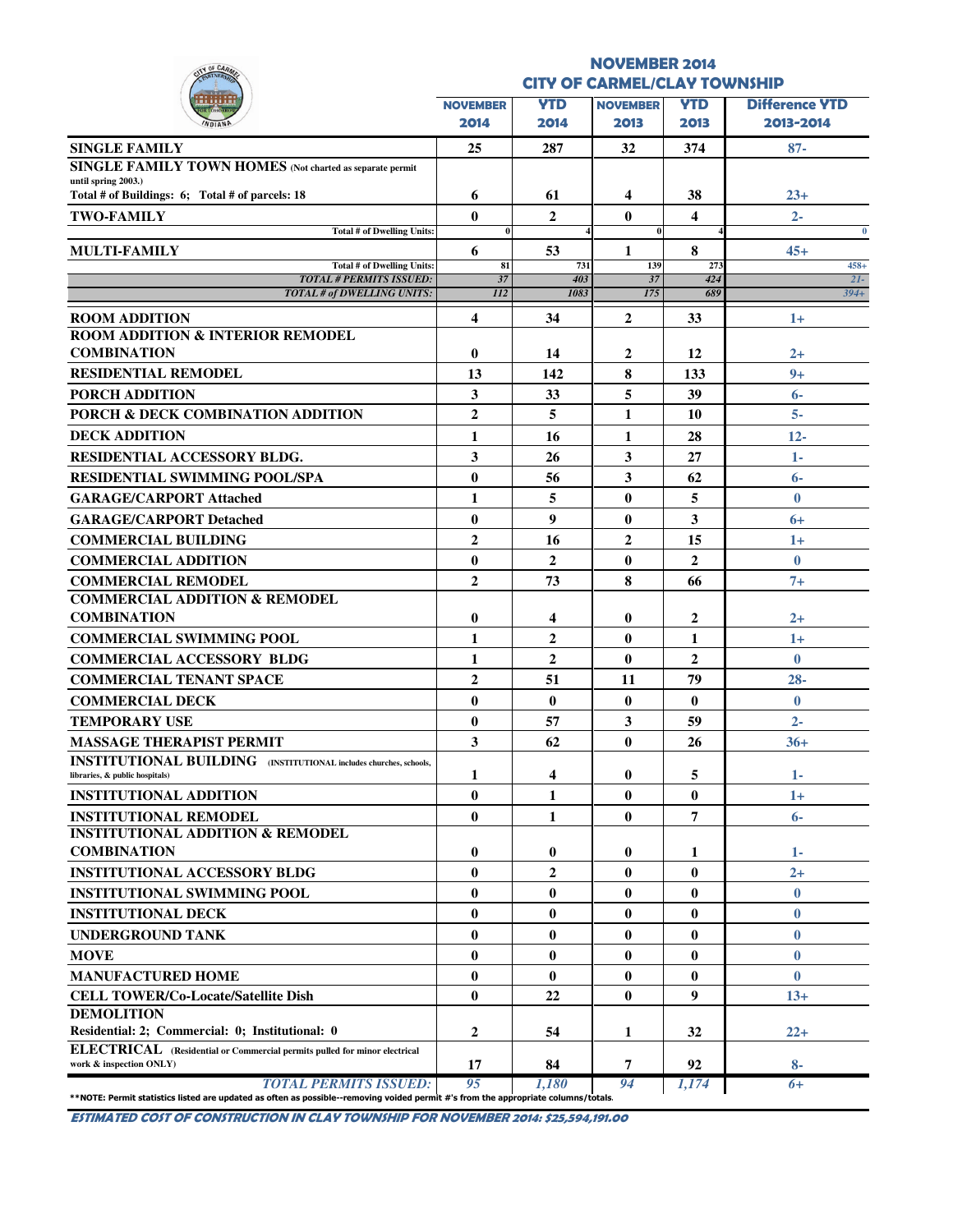### DEPARTMENT OF COMMUNITY SERVICES

INCOME REPORT NOVEMBER 1-30, 2014



| <b>Transaction Types:</b><br><b>INDIANA</b>                                                                                                                                    | # of Transactions: | <b>Total Income of Transactions:</b> |
|--------------------------------------------------------------------------------------------------------------------------------------------------------------------------------|--------------------|--------------------------------------|
| <b>BUILDING PERMITS:</b> [Building permits includes the fee for full Certificate of Occupancy (C/O) or Substantial<br>Completion (C.S.C.) that will be issued, when required.] | 70                 | \$<br>114,455.58                     |
| <b>DEMOLITION PERMITS:</b>                                                                                                                                                     | $\overline{2}$     | \$<br>451.00                         |
| <b>ELECTRICAL PERMITS:</b> (Separate electrical/meter inspections-no other work being done.)                                                                                   | 9                  | \$<br>857.00                         |
| <b>LATE FEES:</b>                                                                                                                                                              | $\mathbf{1}$       | \$<br>644.50                         |
| <b>MASSAGE THERAPIST PERMITS/RENEWALS:</b>                                                                                                                                     | 3                  | \$<br>60.00                          |
| RE-INSPECTION, EXTRA/ADDITIONAL INSPECTION, AND/OR TEMPORARY C/O / C.S.C.                                                                                                      |                    |                                      |
| <b>FEES:</b>                                                                                                                                                                   | 116                | \$<br>11,053.50                      |
| PLAN AMENDMENT: (COMMERCIAL/INSTITUTIONAL)                                                                                                                                     | 1                  | \$<br>677.50                         |
| PLAN AMENDMENT: (RESIDENTIAL)                                                                                                                                                  | 0                  | \$                                   |
| <b>SPECIAL EVENT PERMITS:</b>                                                                                                                                                  | 0                  | \$                                   |
| TEMPORARY USE PERMITS/EXTENSIONS:                                                                                                                                              | 0                  | \$                                   |
| <b>ADLS: (Applications)</b>                                                                                                                                                    | 1                  | \$<br>967.00                         |
| <b>ADLS AMENDMENTS:</b>                                                                                                                                                        | 1                  | \$<br>176.50                         |
| <b>COMMITMENT AMENDMENTS:</b>                                                                                                                                                  | 0                  | \$                                   |
| <b>DEVELOPMENT PLAN:</b>                                                                                                                                                       | 1                  | \$<br>1,103.96                       |
| <b>DEVELOPMENT PLAN AMENDMENTS:</b>                                                                                                                                            | 0                  | \$                                   |
| <b>HPR REVIEWS:</b>                                                                                                                                                            | 0                  | \$                                   |
| <b>ORDINANCE AMENDMENT APPLICATIONS:</b>                                                                                                                                       | 0                  | \$                                   |
| <b>PLAT VACATIONS:</b>                                                                                                                                                         | 0                  | \$                                   |
| <b>PRIMARY PLATS:</b>                                                                                                                                                          | 1                  | \$<br>1,223.00                       |
| <b>PRIMARY PLAT AMENDMENTS:</b>                                                                                                                                                | 0                  | \$                                   |
| <b>PUD ORDINANCES:</b>                                                                                                                                                         | 1                  | \$<br>4,977.08                       |
| <b>REZONE:</b>                                                                                                                                                                 | $\mathbf{1}$       | \$<br>928.00                         |
| <b>SDR SITE PLAN REVIEWS:</b>                                                                                                                                                  | 2                  | \$<br>313.00                         |
| <b>SECONDARY PLATS / REPLATS:</b>                                                                                                                                              | 2                  | \$<br>6,790.50                       |
| <b>SUBDIVISION WAIVERS:</b>                                                                                                                                                    | 0                  | \$                                   |
| <b>ZONING WAIVER:</b>                                                                                                                                                          | 0                  | \$<br>$\overline{\phantom{a}}$       |
| <b>TAC ONLY APPLICATIONS:</b>                                                                                                                                                  | 0                  | \$                                   |
| <b>COMMITMENT AMENDMENT:</b>                                                                                                                                                   | 0                  | \$                                   |
| <b>DEVELOPMENT STANDARDS VARIANCES:</b>                                                                                                                                        | 3                  | \$<br>3,032.00                       |
| <b>HEARING OFFICER REVIEWS:</b>                                                                                                                                                | 11                 | \$<br>4,332.50                       |
| <b>SPECIAL EXCEPTION VARIANCE:</b>                                                                                                                                             | 0                  | \$                                   |
| <b>SPECIAL USES: (Inlcudes Special Use Amendments)</b>                                                                                                                         | 0                  | \$                                   |
| <b>USE VARIANCES:</b>                                                                                                                                                          | 0                  | \$                                   |
| <b>SIGN PERMITS:</b>                                                                                                                                                           | 14                 | \$<br>3,077.21                       |
| <b>ADMINSTRATIVE APPROVALS:</b>                                                                                                                                                | 0                  | \$                                   |
| <b>APPEALS:</b>                                                                                                                                                                | 0                  | \$                                   |
| <b>TIME EXTENSIONS:</b>                                                                                                                                                        | 0                  | \$<br>-                              |
| <b>TRAFFIC STUDIES:</b>                                                                                                                                                        | 0                  | \$                                   |
| MISC.: (COPIES/MAPS/DUPLICATE PLARCARDS/ETC)                                                                                                                                   | 5                  | \$<br>167.00                         |
| <b>ZONING DETAILS/LETTER:</b>                                                                                                                                                  | 3                  | \$<br>186.00                         |
| <b>ZONING ORDINANCES: (Copies of)</b>                                                                                                                                          | 0                  | \$                                   |
| <b>PARK &amp; RECREATION IMPACT FEE: (PRIF)</b>                                                                                                                                | 0                  | \$                                   |
| <b>TOTALS:</b>                                                                                                                                                                 |                    |                                      |
| <b>GENERAL FUND:</b>                                                                                                                                                           |                    | \$<br>155,472.83                     |
| PRIF ACCOUNT # 106:                                                                                                                                                            |                    | \$<br>206,864.00                     |
| <b>UTILITY FEES:</b> (Sewer/Water permits)                                                                                                                                     |                    | \$<br>117,978.00                     |
| <b>TOTAL DEPOSIT:</b>                                                                                                                                                          |                    | \$<br>480,314.83                     |
| Last Month's General Fund Deposit:                                                                                                                                             |                    | \$<br>206,254.42                     |
| <b>Last Month's Total Deposit:</b>                                                                                                                                             |                    | \$<br>459,681.42                     |

NOTE: Receipts were deposited for 17 business days this month.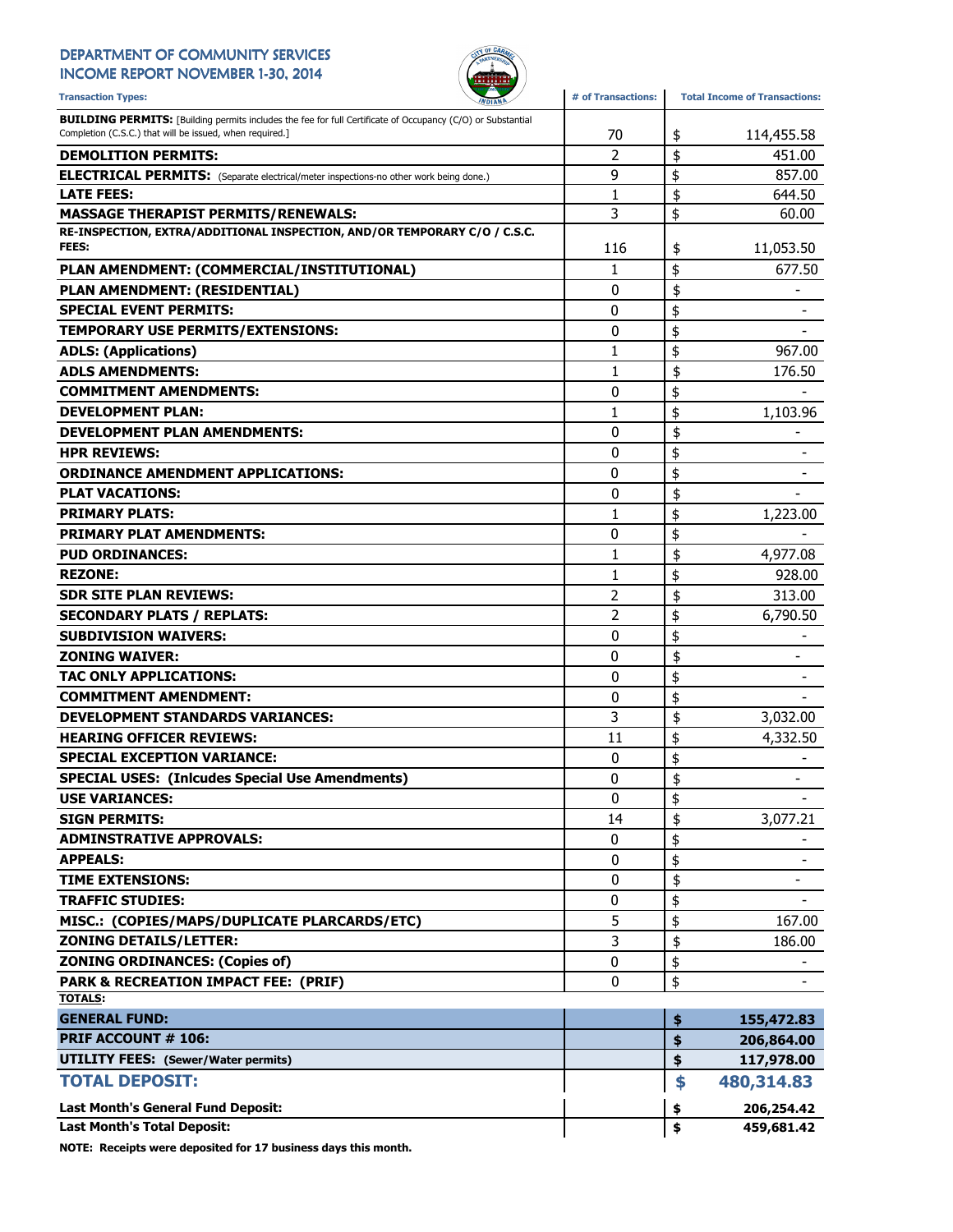#### **CITY OF CARMEL DEPARTMENT OF COMMUNITY SERVICES**

#### **EXPENSES OF NOTE**

#### **NOVEMBER 2014**

| <b>EXPENSE</b>                 | <b>NOVEMBER 2014</b> | YEAR TO DATE 2014 | YEAR TO DATE 2013 |
|--------------------------------|----------------------|-------------------|-------------------|
| Overtime                       | $$5,005.57$ \$       | 23,229.18         | \$23,683.58       |
| <b>Legal Fees</b>              | $$0.00$ \$           | 12,873.00         | \$28,494.00       |
| <b>Consulting Fees</b>         | $$0.00$ \$           | $\blacksquare$    | \$0.00            |
| Travel (Including per diems)   | $$1,953.00$ \$       | 6,414.09          | \$4,987.55        |
| Instruction/Training/Education | $$285.00$ \$         | 5,698.89          | \$3,576.34        |

#### **Instruction, Training and Education Completed; Presentations and acknowledgements Received NOVEMBER 2014**

Bill Hohlt, Brent Liggett, Adam Schriner and Nick Mishler attended ICC Disaster Training in Des Moines, IA

Angie Conn, Planning Administrator has passed the exam for American Institute of Certified Planners (AICP)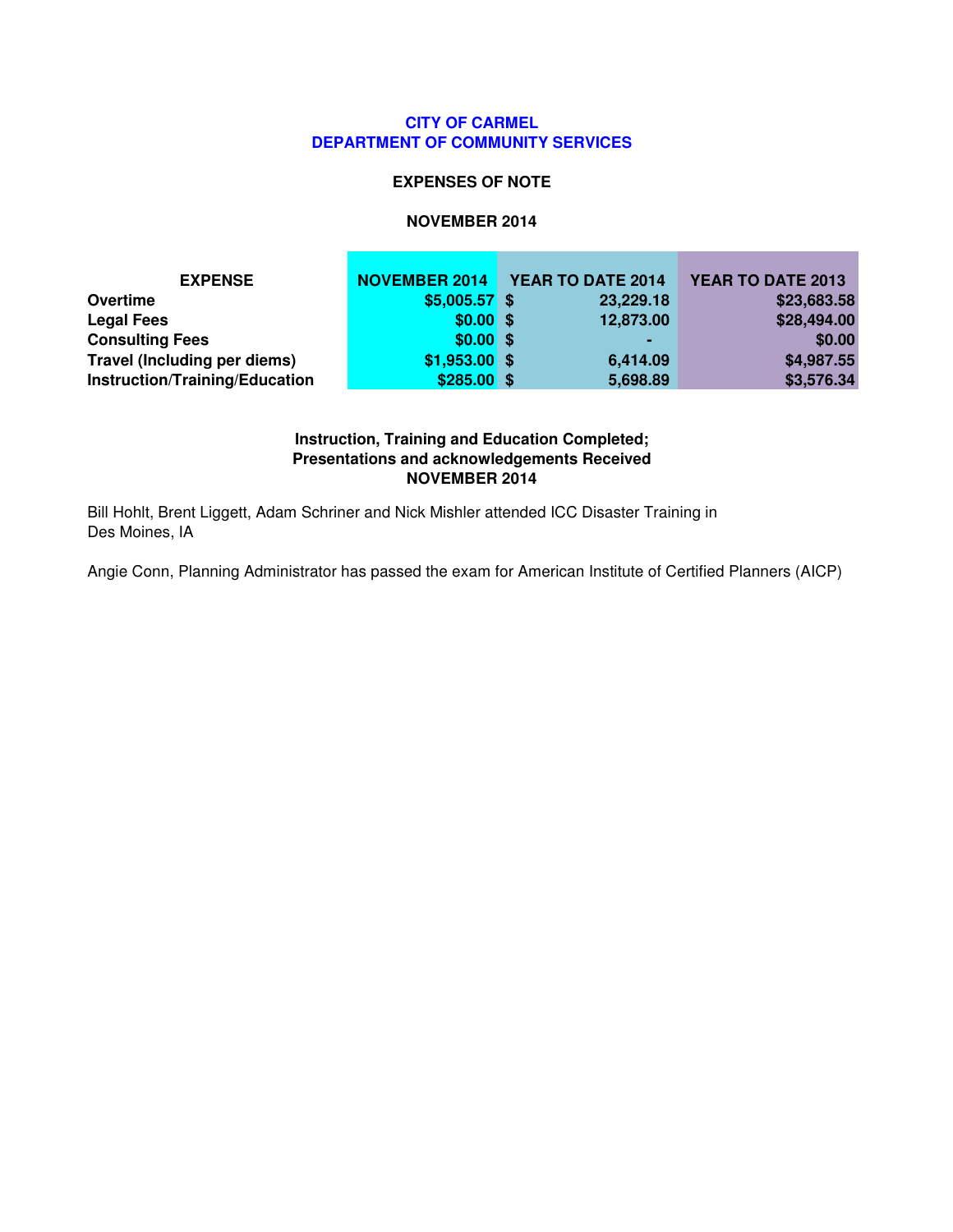## SPECIAL STUDIES COMMITTEE ACTIVITY CITY OF CARMEL/CLAY TOWNSHIP – NOVEMBER 5, 2014

| <b>MEIJER STORE REMODEL</b><br>1424 W. Carmel Dr.<br>The applicant seeks approvals for alterations to the front<br>building facade, garden area, fuel canopy, and other minor<br>alterations.<br>Docket #: 14080002                                                                                                         | <b>ADLS Amend</b> | <b>Tabled to December 2</b>              |
|-----------------------------------------------------------------------------------------------------------------------------------------------------------------------------------------------------------------------------------------------------------------------------------------------------------------------------|-------------------|------------------------------------------|
| 96TH AND RANDALL PUD REZONE<br>4200 E. 96 <sup>th</sup> St.<br>The applicant seeks approval to rezone 18.43 acres from B-<br>3/Business to PUD/Planned Unit Development, for multi-family<br>dwellings, a clubhouse, and commercial land uses, including the<br>Butler Hyundai site and it's outlots.<br>Docket #: 14080017 | Rezone            | Discussed, then withdrawn during meeting |

## PLAN COMMISSION ACTIVITY CITY OF CARMEL/CLAY TOWNSHIP – NOVEMBER 18, 2014

| <b>PENSKE CHEVROLET PARKING EXPANSION</b><br>3202 E. 96 <sup>th</sup> St.<br>The applicant seeks site plan and design approval for a 100<br>space vehicle inventory & display parking area.<br>Docket #: 14070008                                                                                                                                                                                                                                                                                                         | DP / ADLS                         | Tabled to January 20, 2015                                             |
|---------------------------------------------------------------------------------------------------------------------------------------------------------------------------------------------------------------------------------------------------------------------------------------------------------------------------------------------------------------------------------------------------------------------------------------------------------------------------------------------------------------------------|-----------------------------------|------------------------------------------------------------------------|
| 1800 106 <sup>th</sup> STREET MINOR SUBDIVISION<br>1800 106 <sup>th</sup> St.<br>The applicant seeks primary plat approval for 2 lots on 1.469<br>acres.<br>Docket #: 14090008                                                                                                                                                                                                                                                                                                                                            | <b>Primary Plat</b>               | Approved 11-0                                                          |
| <b>MCDONALD'S AT THE BRIDGES</b><br>11550 N. Illinois St.<br>The applicant seeks site plan and design approval for a 4,766<br>square foot restaurant building with dual drive thrus.<br>Docket #: 14070011                                                                                                                                                                                                                                                                                                                | DP / ADLS                         | Discussed, then sent to December 2 Special Studies<br><b>Committee</b> |
| <b>SHOPPES AT THE BRIDGES (BRIDGES II)</b><br>11505 N. Spring Mill Rd.<br>The applicant seeks site plan and design approval for a multi-<br>tenant commercial/retail building and outparcel development on<br>3.86 acres, totaling about 45,636 sq. ft. of floor area.<br>Docket #: 14080015<br>The applicant also seeks zoning waiver approval from Section<br>12.4 of The Bridges PUD, in order to have a Restaurant with Drive<br>Thru building be located further than 300-ft from Illinois St.<br>Docket #: 14090010 | DP / ADLS<br><b>Zoning Waiver</b> | <b>Tabled to December 16</b><br><b>Tabled to December 16</b>           |
| SUNRISE ON THE MONON, PRIMARY PLAT<br>9876 Westfield Blvd.<br>The applicant seeks primary plat approval for 149 lots on 80.135<br>acres, plus Common Areas and Block A. The site is currently<br>pending a rezone from S-2/Residence to PUD/Planned Unit<br>Development.<br>Docket #: 14080019                                                                                                                                                                                                                            | <b>Primary Plat</b>               | Discussed, then sent to December 2 Subdivision<br><b>Committee</b>     |
| <b>MIDTOWN CARMEL PUD REZONE</b><br>444 S. Rangeline Rd.<br>The applicant seeks approval to rezone 15.36 acres from I-1, B-1,<br>B-2, C-2 & Carmel Drive-Range Line Rd. overlay, to PUD/Planned<br><b>Unit Development.</b><br>Docket #: 14090009                                                                                                                                                                                                                                                                         | Rezone                            | Discussed, then sent to December 2 Special Studies<br><b>Committee</b> |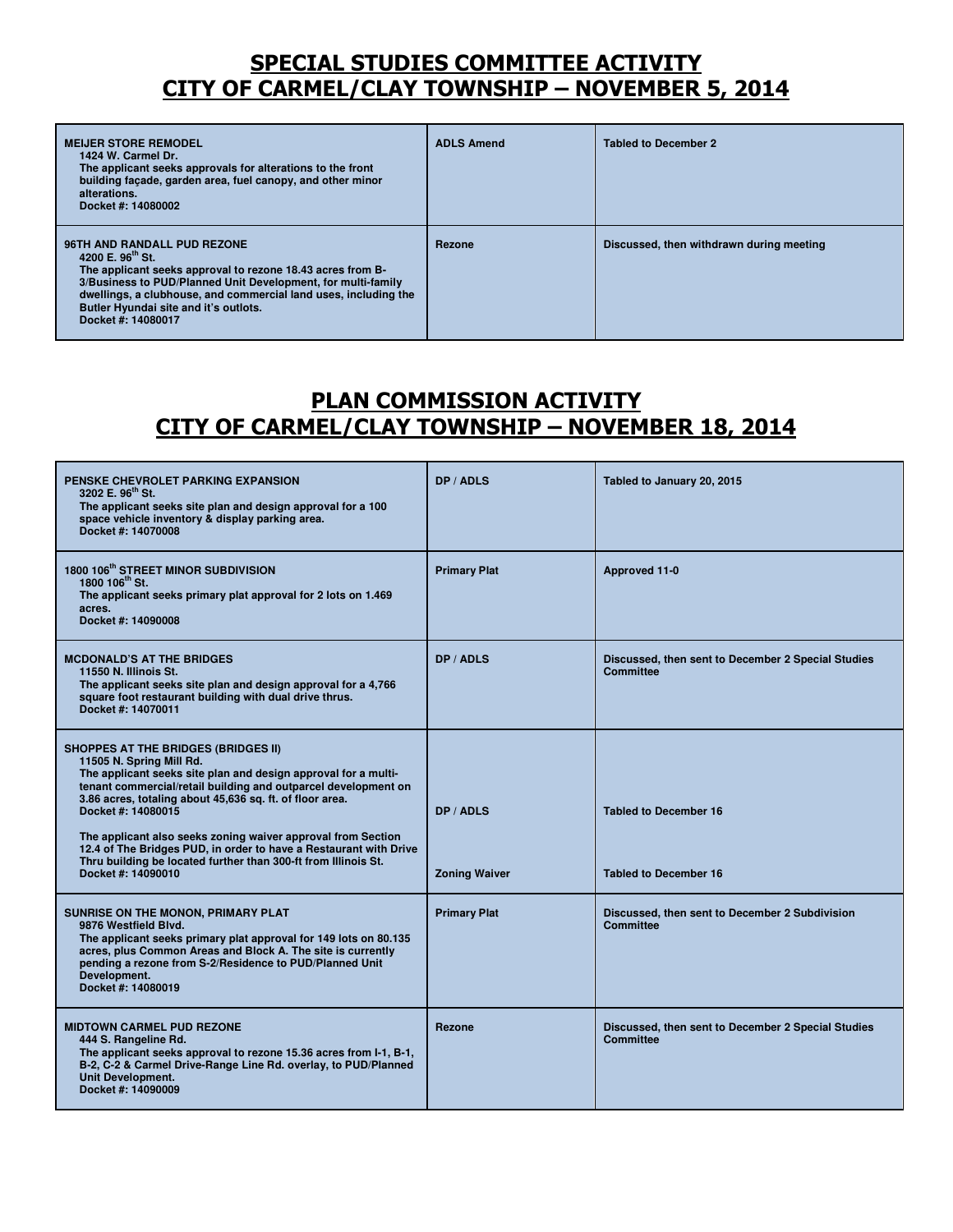## BOARD OF ZONING APPEALS ACTIVITY CITY OF CARMEL/CLAY TOWNSHIP

# BZA HEARING OFFICER – NOVEMBER 24, 2014

| THE RANGE PET LODGE<br>1045 N. Range Line Rd.<br>The applicant seeks the following development standard<br>variance approval for a new ground sign:<br>Signs prohibited in the Right-of-way, sign in ROW requested<br>Docket #: 14110002                                                                                                                                                                                                                                                                                                                                                                                                                                                                                                                                       | Variance | Approved with condition of getting BPW approval |
|--------------------------------------------------------------------------------------------------------------------------------------------------------------------------------------------------------------------------------------------------------------------------------------------------------------------------------------------------------------------------------------------------------------------------------------------------------------------------------------------------------------------------------------------------------------------------------------------------------------------------------------------------------------------------------------------------------------------------------------------------------------------------------|----------|-------------------------------------------------|
| POLAND FENCE, COPPERWOOD, LOT 75<br>1087 Arrowwood Dr.<br>The applicant seeks the following development standard<br>variance for a new fence.<br>Max fence height in front yard, 5 feet requested for corner lot<br>Docket #: 14100002                                                                                                                                                                                                                                                                                                                                                                                                                                                                                                                                         | Variance | Tabled to January 27, 2015                      |
| 10330 N. MERIDIAN STREET OFFICE BUILDING<br>10330 N. Meridian St.<br>The applicant seeks the following development standards<br>variances for an existing office building.<br>Minimum 30-foot greenbelt along US-31, 5 feet to 14 feet<br>requested<br>Docket #: 14100010<br>90-foot build to line along US-31, 64 feet to 80 feet requested<br>Docket #: 14100011<br>No parking between US-31 and build to line<br>Docket #: 14100012<br>15-foot minimum bufferyard along 103rd St., 1.5 to 14 feet<br>requested<br>Docket #: 14100013<br>15-foot minimum bufferyard along Illinois St., 14 feet requested<br>Docket #: 14100014<br>5-foot minimum bufferyard along north property line<br>Docket #: 14100015<br>65% max parcel coverage, 72% requested<br>Docket #: 14100020 | Variance | Approved                                        |

## REGULAR MEETING – NOVEMBER 24, 2014

| <b>MCDONALD'S AT THE BRIDGES - SIGNAGE</b><br>SW Corner of 116 <sup>th</sup> St. and Illinois St.<br>The applicant seeks the following development standards<br>variances for an existing office building:                                                                          |          |                                   |
|-------------------------------------------------------------------------------------------------------------------------------------------------------------------------------------------------------------------------------------------------------------------------------------|----------|-----------------------------------|
| Number of menu signs (2 proposed, 1 allowed)<br>Docket #: 14100023                                                                                                                                                                                                                  | Variance | <b>Approved 4-1</b>               |
| Menu sign square footage (38.81 square feet proposed, 30 square<br>feet allowed)<br>Docket #: 14100024                                                                                                                                                                              | Variance | Approved 3-2                      |
| <b>CHILDREN'S LEARNING ADVENTURE</b><br>NE Corner of 116 <sup>th</sup> St. and College Ave.<br>The applicant seeks the following variance for a new building and<br>parking lot:<br>Parking lots to be to the rear of buildings, parking on side<br>Requested<br>Docket #: 14100004 | Variance | <b>Approved with 2 conditions</b> |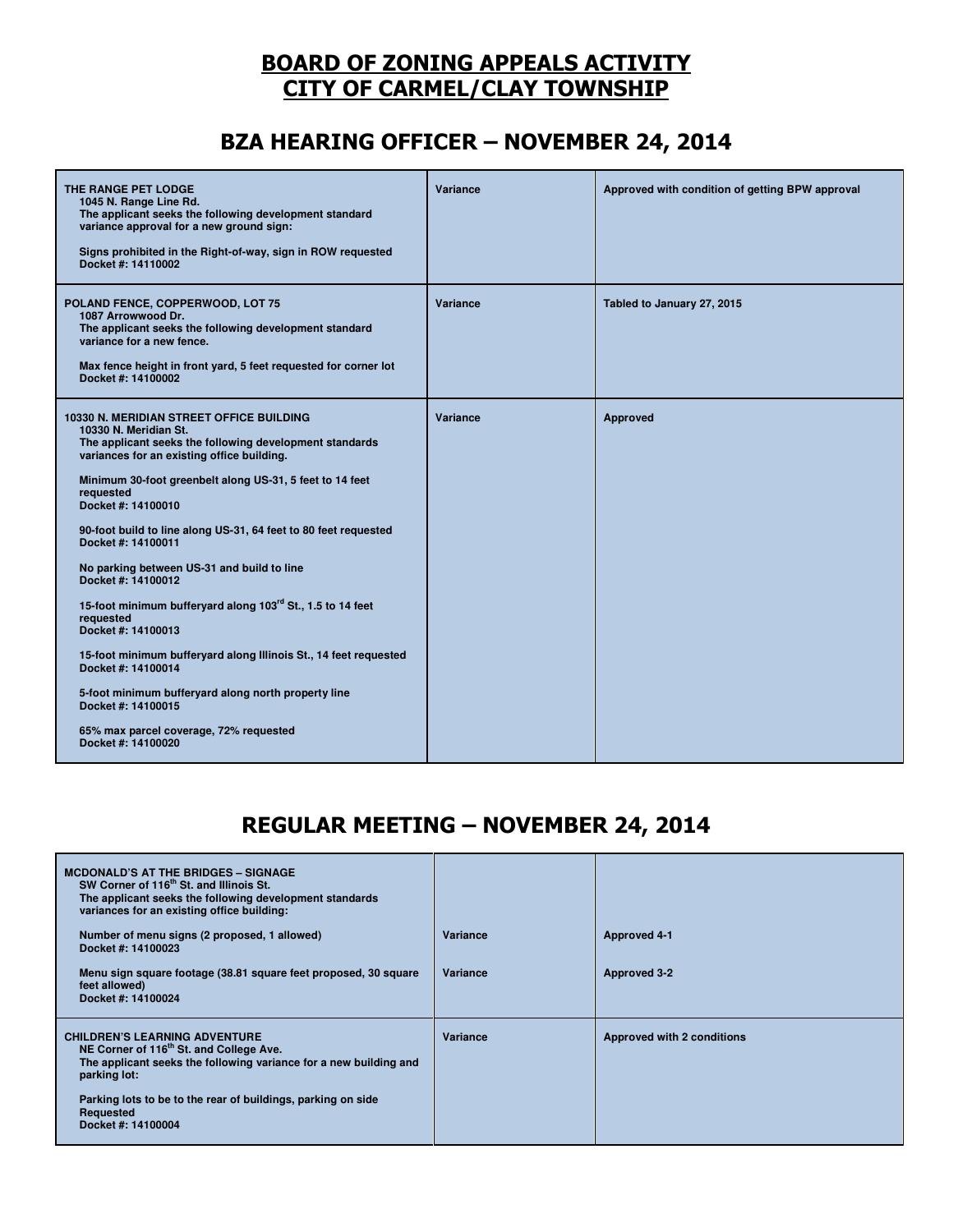| <b>WILLOW WOODS SUBDIVISION</b><br>East of McPherson St. between 106 <sup>th</sup> & 105 <sup>th</sup> St.<br>The applicant seeks the following variances for a new subdivision<br>35% max lot coverage, 45% requested<br>Docket #: 14100006<br>30-foot minimum front yard setback, 18 feet requested<br>Docket #: 14100007 | Variance<br>Variance | Approved 5-0<br>Approved 5-0              |
|-----------------------------------------------------------------------------------------------------------------------------------------------------------------------------------------------------------------------------------------------------------------------------------------------------------------------------|----------------------|-------------------------------------------|
| NICE LAUNDROMAT AT MERIDIAN VILLAGE PLAZA<br>13610 N. Meridian St.<br>The applicant seeks the following use variance for a Laundromat:<br>Permitted uses, Laundromat requested<br>Docket #: 14100009                                                                                                                        | Use Variance         | Heard, then continued to January 27, 2015 |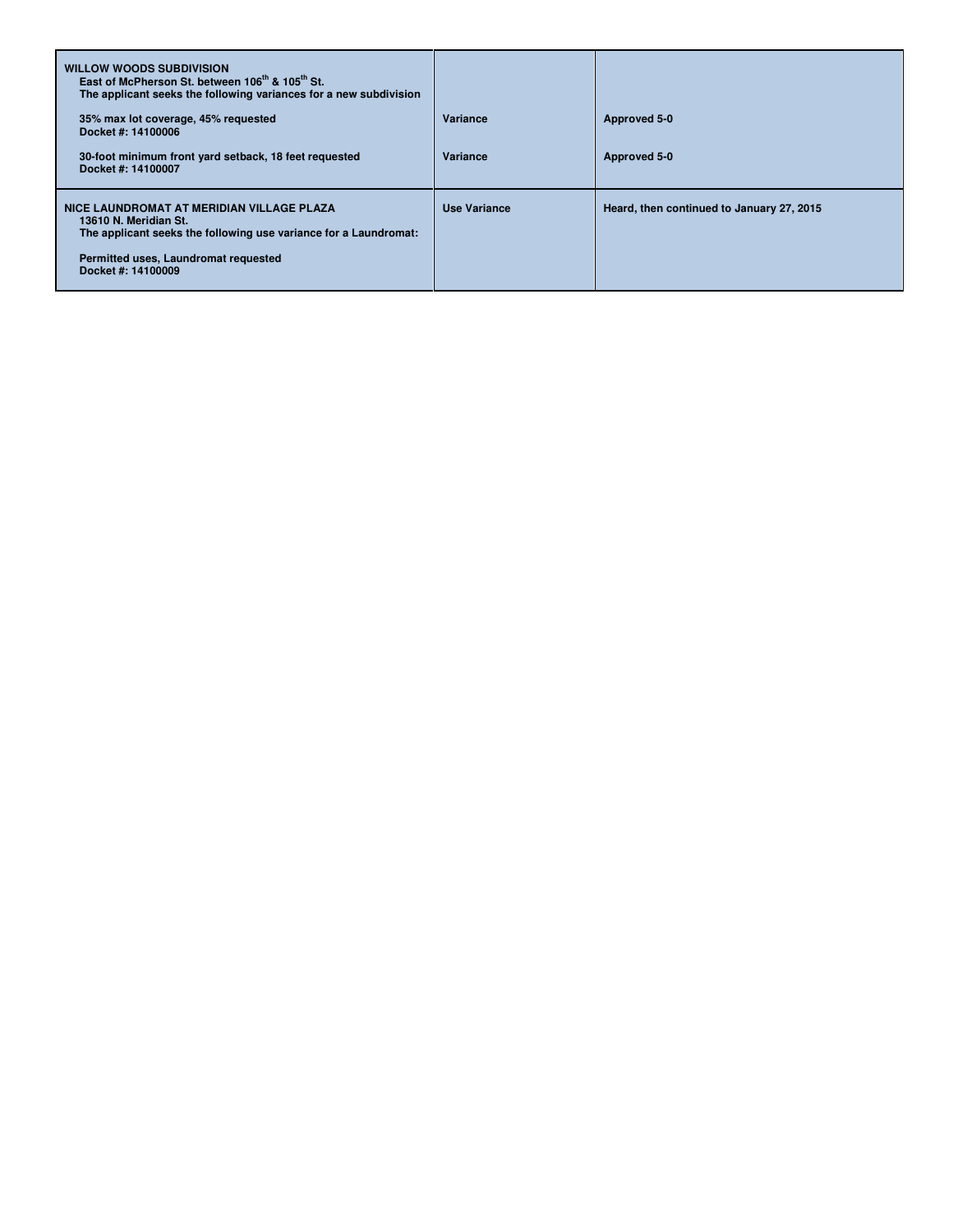# **City of Carmel Monthly Permits Issued Page 1**

| <b>Issue</b><br>Date | Statu: | Permit<br>NO. | Subdiv Name                        | <b>Property Address</b>                | Permit Type Description            | Estimated<br>Cost of<br>Constructio | Sq Ft          | <b>Contractor Name</b>                       | <b>Contractor Address</b>           | Cont.City           | Cont.<br>Cont.<br>State<br>Zip | Cont.Phone     | Propety Owner (as listed<br>per applicant) | Owner Adrs                    | Owner City          | Owner<br>State | Owner<br>Zip |
|----------------------|--------|---------------|------------------------------------|----------------------------------------|------------------------------------|-------------------------------------|----------------|----------------------------------------------|-------------------------------------|---------------------|--------------------------------|----------------|--------------------------------------------|-------------------------------|---------------------|----------------|--------------|
| 11/03/14             |        | 14100130      | COPPERGATE                         | 10554 COPPERGATE DR                    | RESIDENTIAL PORCH ADDITION         | \$10,000                            | 120            | HOETMER DESIGN GROUP                         | 7128 WALDEMAR DR                    | <b>INDIANAPOLIS</b> | 46268                          | 317) 709-2393  | <b>SUNDARAM, CHANDRU &amp; NANDIN</b>      | 10554 COPPERGATE DR           | CARMEL              |                | 46032        |
|                      |        | 14100134      | VILLAGE OF WESTCLAY                | 2319 BLISLAND ST                       | RESIDENTIAL SINGLE FAMILY DWELLING | \$550,000                           | 5.964          | <b>HOMES BY JOHN MCKENZIE</b>                | 4631 LISBORN DR                     | CARMEL              | 46033                          | 317) 574-7616  | <b>IOMES BY JOHN MCKENZIE</b>              | 4631 LISBORN DF               | CARMEL              |                | 46033        |
|                      |        | 14100149      | <b>LAKESIDE PARK</b>               | 13667 AMBLEWIND P                      | RESIDENTIAL REMODEL                | \$30,000                            | 1.200          | AM REINHARDT CONSTRUCTION                    | 13667 AMBLEWIND PLACE               | CARMEL              | 46074                          | (317) 603-4201 | DORIA, JOMICHAEL & KELLY A                 | 13667 AMBLEWIND P             | CARME               |                | 46074        |
|                      |        | 14110004      |                                    | 428 W 131ST ST                         | ELECTRICAL PERMIT/INSPECTION       | \$0                                 | $\Omega$       | THE HOOSIER CC                               | 5421 W 86TH ST                      | <b>INDIANAPOLIS</b> | 46268                          | 317) 872-8125  | <b>CITY OF CARMEL</b>                      | ONE CIVIC SQUARE              | CARMEL              |                | 46032        |
|                      |        | 14110005      |                                    | 1482 W MAIN ST                         | ELECTRICAL PERMIT/INSPECTION       | \$0                                 | $\sim$         | HOOSIER CO INC                               | 5421 86TH ST W                      | <b>INDIANAPOLIS</b> | 46268                          |                | <b>CITY OF CARMEL</b>                      | ONE CIVIC SQUARE              | CARMEL              |                | 46032        |
|                      |        | 14110006      |                                    | 480 W MAIN ST                          | ELECTRICAL PERMIT/INSPECTION       | \$0                                 | $\overline{0}$ | HOOSIER CO INC                               | 5421 86TH ST W                      | <b>INDIANAPOLIS</b> | 46268                          |                | <b>CITY OF CARMEL</b>                      | ONE CIVIC SQUARE              | CARMEL              |                | 46032        |
|                      |        | 14110007      |                                    | 542 W SMOKEY ROW RD                    | ELECTRICAL PERMIT/INSPECTION       | \$0                                 | $\Omega$       | HOOSIER CO INC                               | 5421 86TH ST W                      | <b>INDIANAPOLIS</b> | 46268                          |                | CITY OF CARMEL                             | ONE CIVIC SQUARE              | CARMEI              |                | 46032        |
|                      |        | 14110009      | <b>CEDAR POINT</b>                 | 9716 MILL CREEK PI                     | ELECTRICAL PERMIT/INSPECTION       | \$0                                 | $\sim$         | TELECOM PLACEMENT, INC                       | <b>15405 LITTLE EAGLE CREEK AVE</b> | <b>ZIONSVILLE</b>   | 46077                          | 317) 752-7758  | <b>COMCAST CABLEVISION</b>                 | 5330 E 65TH ST                | <b>INDIANAPOLIS</b> |                | 46220        |
|                      |        | 14110010      |                                    | 540 W SMOKEY ROW RD                    | ELECTRICAL PERMIT/INSPECTION       | \$0                                 | $\Omega$       | HOOSIER CO INC                               | 5421 86TH ST W                      | <b>INDIANAPOLIS</b> | 46268                          |                | CITY OF CARMEL                             | <b>CIVIC SQUARE</b>           | CARMEL              |                | 46032        |
|                      |        | 14110011      |                                    | 9850 N MERIDIAN ST                     | ELECTRICAL PERMIT/INSPECTION       | \$0                                 | $\overline{0}$ | HOOSIER CO INC                               | 5421 86TH ST W                      | <b>INDIANAPOLIS</b> | 46268                          |                | CITY OF CARMEL                             | ONE CIVIC SQUARE              | CARMEL              |                | 46032        |
| 11/04/14             |        | 14100121      |                                    | 365 W 116TH ST #130                    | COMMERCIAL TENANT FINISH           | \$112,000                           | 2.400          | KORT BUILDERS                                | 8709 CASTLE PARK DF                 | <b>INDIANAPOLIS</b> | 46256                          | 317) 872-4181  | <b>GERSHMAN BROWN</b>                      | 600 E 96TH ST STE 150         | <b>INDIANAPOIS</b>  |                | 46240        |
|                      |        | 14100143      | 282 SADDLE CREEK                   | 2121 MUSTANG CHSE DR                   | RESIDENTIAL REMODEL                | \$23,500                            | 1,100          | <b>PREFERRED CUSTOM</b><br><b>REMODELING</b> | 5984 CATLIN LN                      | NOBLESVILLE         | 46062                          | (317) 362-5533 | BHOSALE, PRAKASH B & RACHNA MALHOT         | 2121 MUSTANG CHASE DR         | CARMEL              |                | 46074        |
|                      |        | 14100146      | <b>WOOD VALLEY ESTATES</b>         | 1804 WOOD VALLEY DR                    | <b>RESIDENTIAL REMODEL</b>         | \$50,000                            | 150            | <b>L-QAUQ</b>                                | 365 S COUNTY RD 550 E               | <b>AVON</b>         | 46123                          | (317) 418-8915 | LEFEVER, DAVID & KELLEY                    | 1804 WOOD VALLEY DR           | CARMEL              |                | 46032        |
|                      |        | 14100148      | <b>HERITAGE SQUARE</b>             | 239 LEGACY LN                          | RESIDENTIAL SINGLE FAMILY DWELLING | \$203,388                           | 2,440          | <b>DUNVILLE &amp; ASSOCIATES</b>             | 9801 FALL CREEK RD #319             | <b>INDIANAPOLIS</b> | 46256                          | 317) 826-9666  | <b>W LAND MANAGEMENT</b>                   | 120 SYLVAN LANE               | CARMEI              |                | 46032        |
|                      |        | 14100163      |                                    | 0501 JUMPER LN                         | <b>DEMOLITION</b>                  | \$0                                 | $\Omega$       | CASEY-BERTRAM CONSTRUCTION 5780 E 25TH ST    |                                     | <b>INDIANAPOLIS</b> | 46218                          | (317) 546-3366 | BODNER, STEVEN C & KELLY N                 | 10490 JUMPER LN               | CARMEL              |                | 46032        |
|                      |        | 14110014      |                                    | WORK DONE IN CLIENTS                   | MASSAGE THERAPIST PERMIT           | \$0                                 | $\Omega$       | KENT, STEPHEN G. IV                          | 4449 HICKORY GROVE BLVD             | <b>GREENWOOD</b>    | 46143                          | (317) 590-5260 | SELF OWNED BUSINESSS                       | WORK DONE IN CLIENTS HOMES    | CARMEL              |                | 46032        |
| 11/05/14             |        | 14100105      | <b>DAVID WILKINSON'S ADDITION</b>  | 320 NE FIRST AVE                       | RESIDENTIAL SINGLE FAMILY DWELLING | \$450,000                           | 3.649          | <b>RJL CONSTRUCTION</b>                      | 21290 SCHULLEY RD                   | NOBLESVILLE         | 46062                          | (317) 209-5062 | <b>NOBLE, WENDY</b>                        | 3729 CARMEL DR E              | CARMEL              |                | 46033        |
|                      |        | 14100125      | WOODS AT WILLIAMS CREEK, THE       | 509 WETHERBY LAKE DF                   | RESIDENTIAL DECK ADDITION          | \$4,000                             | 92             | INDY DECK & PORCH CO                         | PO BOX 50506                        | <b>INDIANAPOLIS</b> | 46250                          | 317) 826-1956  | ROGERS, JOSEPH A & ANGELA                  | 509 WETHERBY LAKE DR          | CARMEL              |                | 46032        |
|                      |        | 14100153      | <b>DELAWARE TRACE</b>              | 5258 CHEYENNE MOON                     | RESIDENTIAL REMODEL                | \$30,000                            | 300            | <b>INDIANA KITCHEN COMPANY</b>               | 925 CONNER ST                       | NOBLESVILLE         | 46060                          | (317) 773-4000 | <b>JUTCLIFF, MILES</b>                     | 5258 CHEYENNE MOON            | CARMEL              |                | 46033        |
|                      |        | 14100159      | RESERVE AT SPRINGMILL, THE         | 381 SANNER CT                          | <b>RESIDENTIAL REMODEL</b>         | \$400,000                           | 5,000          | CLASSIC CONST & CONSULTING                   | 9247 N. MERIDIAN ST STE 250         | <b>INDIANAPOLIS</b> | 46240                          | (317) 698-1031 | JUSTER, ANDY & JANET                       | 381 SANNER CT                 | <b>INDIANAPOLIS</b> |                | 46290        |
|                      |        | 14100160      | <b>BAILEY'S HAMILTON HIGHLANDS</b> | 1510 E 106 ST                          | RESIDENTIAL ACCESSORY STRUCTURE    | \$3,900                             | 160            | <b>BACKYARD BUILDINGS</b>                    | 861 N RANGELINE RD                  | CARMEL              | 46032                          | 317) 569-1718  | <b>WILSON, THOMAS</b>                      | 1510 EAST 106TH ST            | <b>INDIANAPOLIS</b> |                | 46280        |
|                      |        | 14110034      |                                    | WORK DONE IN CLIENTS                   | MASSAGE THERAPIST PERMIT           | \$0                                 | $\overline{0}$ | WANG, XIUJUN                                 | 1924 FRANKLIN BLVD #C               | CARMEL              | 46032                          | 317) 902-3668  | SELF OWNED BUSINESS!                       | WORK DONE IN CLIENTS HOMES    | CARMEL              |                | 46032        |
|                      |        | 14110037      |                                    | WORK DONE IN CLIENTS                   | MASSAGE THERAPIST PERMIT           | \$0                                 | $\sim$         | <b>QUBOIS, SHANA</b>                         | 2390 BISCAY SQ                      | <b>INDIANAPOLIS</b> | 03964                          | 317) 397-3174  | SELF OWNED BUSINESS                        | WORK DONE IN CLIENTS HOMES    | CARMEI              |                |              |
| 11/06/14             |        | 14100151      | THE MEADOWS AT THE LEGACY          | 4060 KNIGHTSTOWN EAST DF               | RESIDENTIAL SINGLE FAMILY DWELLING | \$186,000                           | 5.573          | <b>RYLAND HOMES</b>                          | 9025 N RIVER RD #100                | <b>INDIANAPOLIS</b> | 46240                          | (317) 846-4200 | ALCON NEST II LLC                          | 1356 BEVERLY ROAD             | <b>MCLEAN</b>       | VA             | 22101        |
|                      |        | 14110015      | 195 BAYHILL AT WATERSTONE          | 2553 SPRING VIOLET PL                  | RESIDENTIAL REMODEL                | \$4,000                             | 130            | ROY SMITH CONSTRUCTION                       | 402 TOPP CREEK DR                   | <b>INDIANAPOLIS</b> | 46214                          | 317) 313-1078  | SOTIRIS HJI-AUCOUSTIS                      | 2553 SPRING VIOLET PL         | CARMEI              |                | 46033        |
| 11/07/14             |        | 14100120      |                                    | 13182 AQUARMARINE DF                   | <b>RESIDENTIAL REMODEL</b>         | \$12,815                            | 100            | CREW 2 INC.                                  | 2650 MINNEHAHA AVE                  | <b>MINNEAPOLIS</b>  | 55406<br><b>MN</b>             | (612) 276-1672 | NILES, SHAWN                               | 13182 AQUAMARINE DF           | CARMEL              |                | 46033        |
|                      |        | 14100140      | <b>SMOKEY RIDGE</b>                | 3249 SMOKEY RDG WA                     | RESIDENTIAL PORCH ADDITION         | \$85,000                            | 311            | <b>EXECUTIVE HOMES</b>                       | 8499 FISHERS CENTER DR              | <b>FISHERS</b>      | 86038                          | 317) 915-8499  | <b>TODD, BRAD</b>                          | 3249 SMOKEY RIDGE WAY         | CARMEL              |                | 46032        |
|                      |        | 14100166      | 39 VILLAGE OF WESTCLAY             | 12760 ST JULIAN ST                     | RESIDENTIAL SINGLE FAMILY DWELLING | \$4,890,000                         | 6,322          | PULTE HOMES OF INDIANA                       | 1590 N MERIDIAN ST #530             | CARMEL              | 46032                          | 317) 575-2350  | PULTE HOMES OF INDIANA LLC                 | 1590 MERIDIAN ST N STE 530    | CARMEL              |                | 46032        |
|                      |        | 14100167      |                                    | 2219 SHAFTESBURY RD                    | <b>RESIDENTIAL REMODEL</b>         | \$18,000                            | 648            | MICHAELIS CORPORATION                        | 2601 E 56TH ST                      | <b>INDIANAPOLIS</b> | 46220                          | (317) 251-1935 | MITCHELL, THOMAS & GAIL                    | 2219 SHAFTESBURY RD           | CARMEL              |                | 46032        |
|                      |        | 14100169      | 24 BRAMBLEWOOD                     | 9681 PRAIRIEWOOD WAY                   | RESIDENTIAL ADDITION-ROOM(S        | \$64,000                            | 296            | GREAT DAY IMPROVEMENTS                       | 9715 KINCAID DR, STE 400            | <b>FISHERS</b>      | 46037                          |                | <b>GRISHIM, RAISA</b>                      | 9681 PRAIRIEWOOD WAY          | CARMEL              |                | 46032        |
|                      |        | 14100171      | <b>WESTMONT</b>                    | 13987 PINTO DR                         | RESIDENTIAL SINGLE FAMILY DWELLING | \$192,000                           | 5.913          | RYLAND HOMES                                 | 9025 N RIVER RD #100                | <b>INDIANAPOLIS</b> | 46240                          | (317) 846-4200 | <b>RYLAND HOMES</b>                        | 9025 N RIVER RD #100          | <b>INDIANAPOLIS</b> |                | 46240        |
|                      |        | 14110002      | TRAILS AT HAYDEN RUN, THE          | 3171 WININGS LANE                      | <b>RESIDENTIAL REMODEL</b>         | \$16,000                            | 800            | MY AWESOME BASEMENT, INC                     | PO BOX 431                          | FAIRLAND            | 46126                          |                | BENGERO, LOWELL & JANET                    | 3171 WINNINGS LANE            | CARMEL              |                | 46074        |
|                      |        | 14110048      | <b>CROOKED STICK WEST</b>          | 2213 BURNING TREE IN                   | PORCH AND DECK ADDITION            | \$6,000                             | 200            | GORDON PROPERTY SERVICES                     | 202 TIMBERBROOK RUN                 | WESTFIELD           | 46074                          | (317) 731-8573 | DAILY, DEREK                               | 2213 BURNING TREE LANE        | CARMEL              |                | 46032        |
| 11/10/14             |        | 14100136      |                                    | 1700 N MERIDIAN ST - SURG, SUITE EQUIF | <b>COMMERCIAL REMODEL</b>          | \$260,000                           | 1,432          | <b>MESSER CONSTRUCTION</b>                   | 6964 HILLSDALE CT                   | <b>INDIANPOLIS</b>  | 46250                          | 317) 223-756   | HEALTH NORTH HOSPITAL                      | 1700 MERIDIAN ST N            | CARMEL              |                | 46032        |
|                      |        | 14100168      | <b>WILLIAMS CREEK MANOR</b>        | 1615 WILLIAMS CRK                      | RESIDENTIAL PORCH ADDITION         | \$42,350                            | 120            | J. STONE CO, INC                             | 9100 N WHEELING PK                  | <b>MUNCIE</b>       | 47304                          | 765) 288-5044  | KINDER, DENNIS                             | 11615 WILLIAMS DR             | <b>ARMEL</b>        |                | 46032        |
|                      |        | 14110020      | <b>HEATHER KNOLL</b>               | 4456 TIMMIS CIR                        | RESIDENTIAL REMODEL                | \$7,500                             | 1,072          | <b>GRANDE &amp; GRANDE</b>                   | <b>6125 PROSPECT ST</b>             | <b>INDIANAPOLIS</b> | 8203                           | 317) 523-1117  | BANDARANAYAKE, SUNJAYA                     | 4456 TIMMIS CIRCLE            | CARMEL              |                | 46074        |
|                      |        | 4110028       | <b>COTTAGES AT CARMEL</b>          | 484 FIREFLY LN                         | RESIDENTIAL TOWNHOME               | \$190,000                           | 2,228          | <b>IIGHLINEUS, LLC</b>                       | 1057 ALLISONVILLE RD, STE 207       | <b>FISHERS</b>      | 46038                          |                | <b>IIGHLINEUS, LLC</b>                     | 1057 ALLISONVILLE RD, STE 207 | <b>ISHERS</b>       |                | 46038        |
|                      |        | 14110030      | <b>COTTAGES AT CARMEL</b>          | 78 FIREFLY LN                          | <b>RESIDENTIAL TOWNHOME</b>        | \$190,000                           | 2.228          | <b>IGHLINEUS, LLC</b>                        | 1057 ALLISONVILLE RD, STE 207       | <b>FISHERS</b>      | 46038                          |                | <b>IIGHLINEUS, LLC</b>                     | 1057 ALLISONVILLE RD, STE 207 | <b>ISHERS</b>       |                | 46038        |
|                      |        | 411003        | <b>COTTAGES AT CARMEL</b>          | <b>72 FIREFLY LN</b>                   | RESIDENTIAL TOWNHOME               | \$190,000                           | 2.228          | IGHLINEUS, LLC                               | 1057 ALLISONVILLE RD, STE 207       | <b>ISHERS</b>       | 16038                          |                | <b>IIGHLINEUS, LLC</b>                     | 1057 ALLISONVILLE RD, STE 207 | <b>ISHERS</b>       |                | 46038        |
| 11/12/14             |        | 14080163      |                                    | 2850 GANNETT POINT PL                  | RESIDENTIAL MULTI-FAMILY           | \$222,780                           | 4,740          | C HART CO INC                                | 805 CITY CENTER DR #120             | CARMEL              | 16032                          | 317) 573-4800  | <b>IIGHPOINTE APARTMENTS LLC</b>           | 805 CITY CENTER DR, STE 120   | CARMEL              |                | 46032        |
|                      |        | 14080164      |                                    | 12872 HOOSIER HILL DR                  | <b>RESIDENTIAL MULTI-FAMILY</b>    | \$2,163,316                         | 46.028         | C HART CO INC                                | 805 CITY CENTER DR #120             | CARMEL              | \$6032                         | 317) 573-4800  | <b>IIGHPOINTE APARTMENTS LLC</b>           | 805 CITY CENTER DR, STE 120   | CARMEL              |                | 46032        |
|                      |        | 14080165      |                                    | 2904 GANNETT POINT PL                  | RESIDENTIAL MULTI-FAMILY           | \$222,780                           | 4.740          | C HART CO INC                                | 805 CITY CENTER DR #120             | CARMEL              | \$6032                         | 317) 573-4800  | <b>IIGHPOINTE APARTMENTS LLC</b>           | 805 CITY CENTER DR, STE 120   | CARME               |                | 46032        |
|                      |        | 1408017       |                                    | 12949 GANNETT POINT PI                 | RESIDENTIAL MULTI-FAMILY           | \$427,136                           | 9.088          | C HART CO INC                                | 805 CITY CENTER DR #120             | CARMEL              | 16032                          | 317) 573-480   | <b>IIGHPOINTE APARTMENTS LLC</b>           | 805 CITY CENTER DR, STE 120   | CARME!              |                | 46032        |
|                      |        | 1408017       |                                    | 12927 GANNETT POINT PL                 | RESIDENTIAL MULTI-FAMILY           | \$823,252                           | 17,516         | C HART CO INC                                | 805 CITY CENTER DR #120             | CARMEL              | 46032                          | 317) 573-4800  | HIGHPOINTE APARTMENTS LLC                  | 805 CITY CENTER DR, STE 120   | CARMEL              |                | 46032        |
|                      |        | 1408017       |                                    | 12895 GANNETT POINT PL                 | <b>RESIDENTIAL MULTI-FAMILY</b>    | \$823,252                           | 17,516         | <b>CHART COINC</b>                           | 805 CITY CENTER DR #120             | CARMEL              | 36032                          | (317) 573-4800 | <b>HIGHPOINTE APARTMENTS LLC</b>           | 805 CITY CENTER DR. STE 120   | CARMEL              |                | 46032        |
|                      |        |               |                                    | -94<br><b>Total Permits:</b>           |                                    |                                     |                | <b>Total Estimated Cost of Construction:</b> | \$25,594,191.00                     |                     |                                | Total Sq.Ft.:  | 346,096                                    |                               |                     |                |              |

Status(Stat Column) codes mean: O=Open/incomplete; C=Closed/completed (includes completed permits where C/O's are not issued-like demolition or separate electrical permits);<br>E=Expired-project may or may not have been compl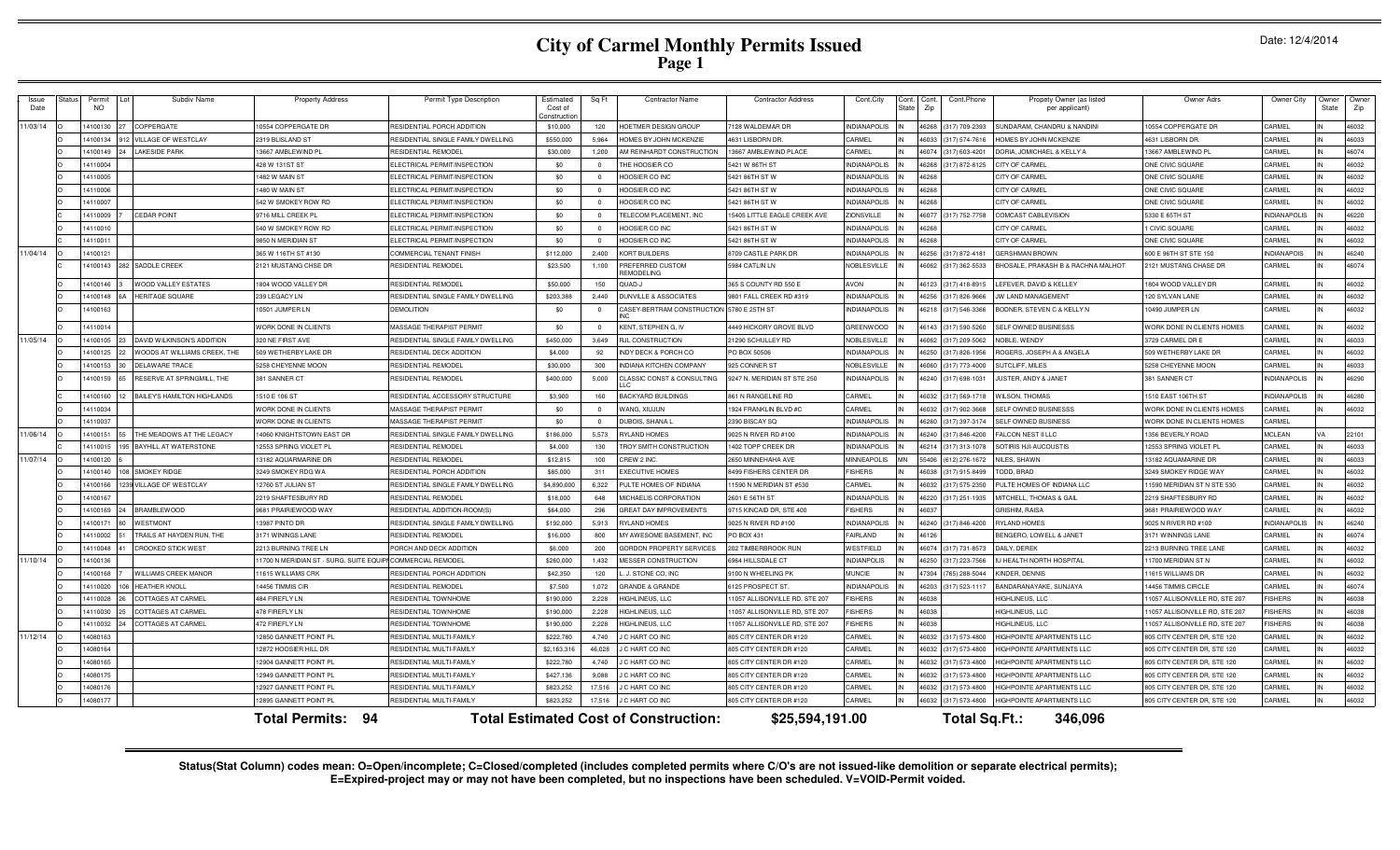# **City of Carmel Monthly Permits Issued Page 2**

| Issue<br>Date | status | Permi<br><b>NO</b> | Subdiv Name                    | <b>Property Address</b>               | Permit Type Description               | Estimated<br>Cost of<br>constructio | Sq Ft                   | <b>Contractor Name</b>                          | <b>Contractor Address</b>      | Cont.City           | Cont<br>Cont.<br>State<br>Zip | Cont.Phone           | Propety Owner (as listed<br>per applicant) | Owner Adrs                      | Owner City          | Owner<br>State | Owne<br>Zip |
|---------------|--------|--------------------|--------------------------------|---------------------------------------|---------------------------------------|-------------------------------------|-------------------------|-------------------------------------------------|--------------------------------|---------------------|-------------------------------|----------------------|--------------------------------------------|---------------------------------|---------------------|----------------|-------------|
| 1/12/14.      |        | 410016             |                                | 3450 N MERIDIAN ST #400               | <b>COMMERCIAL TENANT FINISH</b>       | \$560,000                           | 10,538                  | DUKE REALTY CORPORATIO                          | 600 E. 96TH ST. #100           | NDIANAPOLIS         | 46240                         | $(317) 808 - 600$    | DUKE REALTY WOMEN'S CENTER LLC             | 600 E 96TH ST                   | <b>INDIANAPOLIS</b> |                | 46240       |
|               |        | 411001             | OSTER'S ADDITION               | 142 1ST AVE SE                        | RESIDENTIAL SINGLE FAMILY DWELLING    | \$281,362                           | 4.213                   | AVID WEEKLEY HOMES                              | 310 NORTH MERIDIAN STREET, ST  | <b>NDIANAPOLIS</b>  | 6260                          | 317) 669-86          | AVID WEEKLEY HOMES                         | 3310 NORTH MERIDIAN STREET, STE | <b>INDIANAPOLIS</b> |                | 46260       |
|               |        | 1411001            | <b>FOSTER'S ADDITION</b>       | 450 1ST AVE SE                        | RESIDENTIAL SINGLE FAMILY DWELLING    | \$283,047                           | 4.048                   | DAVID WEEKLEY HOMES                             | 3310 NORTH MERIDIAN STREET. ST | NDIANAPOLIS         | 16260                         | (317) 669-860        | DAVID WEEKLEY HOMES                        | 12965 OLD MERIDIAN ST           | CARMEL              |                | 46032       |
|               |        | 411002             | <b>ABNEY GLEN</b>              | 3792 ABNEY POINT DR                   | RESIDENTIAL ADDITION-ROOM(S           | \$15,000                            | 251                     | (EARNS, GREG                                    | 11530 EDEN RIDGE CT            | NDIANAPOLIS         | 16236                         | (317) 289-780        | <b>SOTROS, FADY</b>                        | 3792 ABNEY POINT DR             | ZIONSVILLE          |                | 46077       |
|               |        | 14110024           | <b>LONG BRANCH ESTATES</b>     | 2030 AUBURN CREEK XING                | RESIDENTIAL ACCESSORY STRUCTURE       | \$23,000                            | 360                     | CUTTING EDGE HARDSCAPES                         | 9532 ROSEAPPLE DR              | <b>INDIANAPOLIS</b> | 16256                         | $(317) 577 - 101$    | PRINGER, BRIAN E & MARILEE.                | 2030 AUBURN CREEK XING          | <b>ZIONSVILLE</b>   |                | 46077       |
|               |        | 411002             | WESTMONT                       | <b>613 CASPIAN DR</b>                 | RESIDENTIAL SINGLE FAMILY DWELLING    | \$449,365                           | 5.963                   | <b>MIHOMES</b>                                  | <b>3500 KEYSTONE CROSSING</b>  | <b>INDIANAPOLIS</b> | 16240                         | (317) 255-9900       | M/I HOMES                                  | 8500 KEYSTONE CROSSING          | <b>INDIANAPOLIS</b> |                | 46240       |
|               |        | 4110064            | <b>HEATHER KNOLL</b>           | 4490 LIVINGSTON LANE                  | RESIDENTIAL REMODE                    | \$25,000                            | 1.000                   | <b>ABBOSH CONSTRUCTION</b>                      | 14531 HEATHER KNOLL PARKWAY    | CARMEL              | 46032                         | (317) 557-4466       | <b>MOODY, CHANDLER</b>                     | 14490 LIVINGSTON LANE           | CARMEL              |                | 46074       |
| 11/13/14      |        | 14110013           | VILLAGE ON THE MONON           | 958 OSCAR LN                          | RESIDENTIAL SINGLE FAMILY DWELLING    | \$440,000                           | 5,147                   | <b>INDERSON CONSTRUCTION</b><br><b>SERVICES</b> | 301 S UNION ST                 | WESTFIELD           | 46074                         | (317) 867-2880       | <b>STEWART ANDERSON LLC</b>                | 931 RANGELINE RD S              | CARMEL              |                | 46032       |
|               |        | 4110040            | 88 NORTHRIDGE                  | 151 PENNSYLVANIA PKWY                 | COMMERCIAL REMODEL                    | \$160,000                           | 1,080                   | <b>PEPPER CONSTRUCTION</b><br><b>CMPANY</b>     | 1850 15TH ST W                 | <b>INDIANAPOLIS</b> |                               | 46202 (317) 681-1000 | <b>IU HEALTH</b>                           | 151 PENNSYLVANIA PKWY #305      | <b>INDIANAPOLIS</b> |                | 46280       |
|               |        | 411004             | <b>LOST OAKS AT HAVERSTICH</b> | 5859 LOST OAKS DF                     | ORCH AND DECK ADDITION                | \$34,830                            | 250                     | ASE DESIGN/REMODELING                           | 99 E CARMEL DR., STE 100       | CARMEL              | 16032                         | (317) 846-2600       | <b>SCHMITT, MIKE</b>                       | 5859 LOST OAKS DF               | CARMEL              |                | 46033       |
|               |        | 4110052            | VILLAGE OF WESTCLAY            | <b>2971 FEATHERBELL BLVD</b>          | RESIDENTIAL SINGLE FAMILY DWELLING    | \$355,000                           | 5.104                   | ULTE HOMES OF INDIANA                           | 1590 N MERIDIAN ST #530        | CARMEL              | 6032                          | 317) 575-235         | <b>ULTE HOMES</b>                          | 1590 MERIDIAN ST N #530         | <b>ARMEL</b>        |                | 46032       |
|               |        | 411007             |                                | <b>9727 E BAUER DR</b>                | ELECTRICAL PERMIT/INSPECTION          | - \$0                               | $\Omega$                | C ELECTRIC INC                                  | 17 COMMERCE DR                 | DANVILLE            | 16122                         | 317) 386-323         | OM WOOD INC                                | 3003 E 98TH ST #20              | <b>INDIANAPOLIS</b> |                | 46280       |
| 11/14/14      |        | 14110038           | <b>LONGRIDGE ESTATES</b>       | 3962 NINA DR                          | RESIDENTIAL SINGLE FAMILY DWELLING    | \$433,000                           | 5,790                   | ULTE HOMES OF INDIANA                           | 1590 N MERIDIAN ST #530        | CARMEL              | 16032                         | 317) 575-235         | PULTE HOMES                                | 1590 N. MERIDIAN ST #530        | CARMEL              |                | 46032       |
|               |        | 411004             |                                | <b>9815 WESTFIELD BLVD</b>            | COMMERCIAL SWIMMING POOL              | \$180,000                           | 5.444                   | RW CONSTRUCTION CO. INC                         | 6314 W. STONER DR              | GREENFIELD          | 6140                          | 317) 891-111         | <b>SEASONS OF CARMEL, LLC</b>              | 3755 E 82ND ST                  | <b>INDIANAPOLIS</b> |                | 46240       |
|               |        | 1411004            | <b>VILLAGE OF WESTCLAY</b>     | 12639 TEABERRY LN                     | RESIDENTIAL SINGLE FAMILY DWELLING    | \$366,000                           | 5,485                   | <b>PULTE HOMES OF INDIANA</b>                   | 1590 N MERIDIAN ST #530        | CARMEL              | 16032                         | (317) 575-235        | PULTE HOMES OF INDIANA                     | 1590 N MERIDIAN ST #530         | CARMEL              |                | 46032       |
|               |        | 411005             | <b>GRAY OAKS</b>               | 1744 GRAY OAKS DRIVE                  | RESIDENTIAL SINGLE FAMILY DWELLING    | \$729,000                           | 7.666                   | OLD TOWN DESIGN GROUP                           | 1132 RANGELINE RD \$           | CARMEL              | <b>CENA</b>                   | (317) 626-8486       | OLD TOWN DESIGN GROUP                      | 132 RANGELINE RD 9              | CARMEL              |                | 46032       |
|               |        | 1411005            | VILLAGE OF WESTCLAY            | 12744 PARSON'S GAT                    | RESIDENTIAL SINGLE FAMILY DWELLING    | \$1,000,00                          | 8.509                   | CHRISTOPHER SCOTT HOMES                         | PO BOX 4289                    | CARMEL              | <b>CRO31</b>                  | (317) 408-4853       | ULK, JASON & JENNIFER                      | 12744 PARSONS GATE              | CARMEL              |                | 46032       |
|               |        | 411008             | <b>WILSON'S VILLAGE</b>        | <b>504 OAK DR</b>                     | ELECTRICAL PERMIT/INSPECTION          | \$0                                 | $\Omega$                | ASHPAUGH ELECTRIC, INC                          | 7902 N US 31, STE 5            | WESTFIELD           | 16074                         | (317) 896-2605       | PERRIN, BEN & EMMIE                        | <b>504 OAK DR</b>               | CARMEL              |                | 46032       |
|               |        | 14110082           |                                | 1605 N PENNSYLVANIA ST                | ELECTRICAL PERMIT/INSPECTION          | \$0                                 | $\Omega$                | TELECOM PLACEMENT, INC                          | 15405 LITTLE EAGLE CREEK AVE   | <b>ZIONSVILLE</b>   | 46077                         | (317) 752-7758       | COMCAST CABLEVISION                        | 5330 E 65TH ST                  | <b>INDIANAPOLIS</b> |                | 46220       |
| 11/17/14      |        | 4110063            | VILLAGE OF WESTCLAY            | 2183 GREENCROFT ST                    | RESIDENTIAL SINGLE FAMILY DWELLING    | \$360,000                           | 6.515                   | ORKIN, SHAUN F                                  | 2183 GREENCROFT ST             | CARMEL              | 16032                         |                      | FORKIN, SHAUN P                            | 2183 GREENCROFT ST              | CARMEL              |                | 46032       |
|               |        | 4110066            | <b>AUMAN'S ADDITION</b>        | 936 E AUMAN DF                        | <b>RESIDENTIAL REMODEL</b>            | \$20,000                            | 300                     | PILLING, GREGORY                                | 936 E AUMAN DF                 | CARMEL              | 46032                         |                      | PILLING, GREGORY                           | 936 E AUMAN DF                  | CARMEL              |                | 46032       |
|               |        | 411007             | NORTHRIDGE                     | 10321 N CENTRAL AVE                   | RESIDENTIAL ATTACHED GARAGE OR CARPOR | \$15,000                            | 300                     | RICH GARRINGER CONSTRUCTION                     | 4093 S 450 F                   | <b>MIDDI FTOWN</b>  | 17356                         | 765) 610-5793        | HFIDFR, BFVFRI                             | 0321 CENTRAL AVE                | <b>INDIANAPOLIS</b> |                | 46280       |
|               |        | 14110083           |                                | 4599 OAK RIDGE RD                     | ELECTRICAL PERMIT/INSPECTION          | - \$0                               | $\Omega$                | <b>SODINE ELECTRIC OF DECATUR</b>               | 845 N 22ND STREET PO BOX 976   | <b>DECATUR</b>      | 62525                         | (217) 423-2593       | ROMAN CATHOLIC DIOCESE OF LAFA             | <b>PO BOX 260</b>               | LAFAYETTE           |                | 47902       |
|               |        | 1411008            | EDEN GLEN                      | 11611 EDEN GLEN DR                    | FLECTRICAL PERMIT/INSPECTION          | \$0                                 | $\overline{0}$          | GODBY ELECTRICAL LLC                            | 7852 MOLLER BD                 | <b>INDIANAPOLIS</b> | 46268                         | (317) 471-8700       | MARTIKKE, AMY                              | 11611 EDEN GLEN DR              | CARMEL              |                | 46033       |
| 11/18/14      |        | 14110057           |                                | 12102 WEST RD                         | RESIDENTIAL SINGLE FAMILY DWELLING    | \$763,000                           | 9,486                   | <b>HEARTWOOD CUSTOM HOMES</b>                   | 1132 S. RANGELINE RD.          | CARMEL              | 46032                         | (317) 846-7017       | <b>EDGERTON, JAKE AND ERIN</b>             | 12102 WEST RD                   | <b>ZIONSVILLE</b>   |                | 46077       |
|               |        | 4110069            | WOODS AT LIONS CREEK           | 4453 SERENGETI CIF                    | RESIDENTIAL SINGLE FAMILY DWELLING    | \$610,000                           | 8,798                   | PULTE HOMES OF INDIANA                          | 1590 N MERIDIAN ST #530        | CARMEL              | 46032                         | (317) 575-2350       | PULTE HOMES                                | 1590 N. MERIDIAN ST #530        | CARMEL              |                | 46032       |
|               |        | 1411007            | <b>WORTHINGTON ESTATES</b>     | 1313 EDINBURGH DR                     | <b>RESIDENTIAL REMODEL</b>            | \$52,000                            | 1.100                   | ADF CONSTRUCTION OF INDIANA                     | 1313 EDIBURGH DF               | CARMEL              | <b>22031</b>                  |                      | SADLER, DAVID                              | 1313 EDINBURGH DR               | CARMEL              |                | 46033       |
|               |        | 4110092            |                                | 9640 N MERIDIAN ST                    | ELECTRICAL PERMIT/INSPECTION          | \$0                                 | $\overline{\mathbf{0}}$ | THE HOOSIER CO                                  | 5421 W 86TH ST                 | <b>INDIANAPOLIS</b> | 83981                         | (317) 872-8125       | <b>INDOT</b>                               | 32 S BROADWAY ST                | GREENFIELD          |                | 46140       |
|               |        | 4110093            |                                | 9642 N MERIDIAN ST                    | <b>I ECTRICAL PERMIT/INSPECTION</b>   | \$0                                 | $\Omega$                | THE HOOSIER CO                                  | 5421 W 86TH ST                 | <b>NDIANAPOLIS</b>  | 88968                         | (317) 872-812        | <b>INDOT</b>                               | 32 S BROADWAY ST                | <b>SREENFIELD</b>   |                | 46140       |
| 1/19/14       |        | 4110060            | THE MEADOWS AT THE LEGACY      | 4047 KNIGHTSTOWN EAST DR              | RESIDENTIAL SINGLE FAMILY DWELLING    | \$168,000                           | 4.949                   | YLAND HOMES                                     | 9025 N RIVER RD #100           | <b>NDIANAPOLIS</b>  | 16240                         | (317) 846-4200       | <b>YLAND HOMES</b>                         | 9025 N RIVER RD #100            | <b>INDIANAPOLIS</b> |                | 46240       |
| 1/20/14       |        | 4110077            | ONGRIDGE ESTATES               | 1138 LISTON DR                        | RESIDENTIAL SINGLE FAMILY DWELLING    | \$445,000                           | 6.181                   | ULTE HOMES OF INDIANA                           | 1590 N MERIDIAN ST #530        | CARMEL              | \$6032                        | (317) 575-235        | PULTE HOMES                                | 1590 N. MERIDIAN ST #530        | CARMEL              |                | 46032       |
|               |        | 411008             | ONGRIDGE ESTATES               | 1198 LISTON DR                        | RESIDENTIAL SINGLE FAMILY DWELLING    | \$449,000                           | 5.663                   | ULTE HOMES OF INDIANA                           | 1590 N MERIDIAN ST #530        | CARMEL              | 6032                          | 317) 575-235         | <b>ULTE HOMES</b>                          | 1590 N. MERIDIAN ST #530        | CARMEL              |                | 46032       |
| 1/21/14       |        | 410012             |                                | 1511 E 116TH ST - DOG PARK FACILITIES | NSTITUTIONAL NEW STRUCTURE            | \$1,067,500                         | 288                     | <b>GIBRALTAR CONSTRUCTION</b>                   | 2932 N. WEBSTER AVE            | <b>NDIANAPOLIS</b>  | 6219                          | 317) 375-158         | CARMEL CLAY PARKS & RECREATION             | <b>235 CENTRAL PARK DR B</b>    | CARMEL              |                | 46032       |
|               |        | 411007             | RIDGE AT THE LEGACY. THE       | 5582 BRAUER LN                        | <b>IFSIDENTIAL ACCESSORY STRUCTUR</b> | \$55,000                            | 588                     | <b>INTHONY BUILDERS INC</b>                     | 6815 E 106TH ST                | <b>FISHERS</b>      | 6038                          | 317) 849-756         | <b>JALT, DAVID</b>                         | 5582 BRAUER LANE                | CARMEL              |                | 46033       |
|               |        | 411008             | <b>BRANDYWINE</b>              | 3780 SHELBORNE CT                     | RESIDENTIAL ADDITION-ROOM(S           | \$16,000                            | 112                     | NSURANCE CONSTRUCTION                           | 129 N 2ND AVE                  | <b>BEECH GROVE</b>  | 610                           |                      | CRANE, JACK                                | 3780 SHELBORNE COURT            | CARMEI              |                | 46032       |
|               |        | 411009             | <b>HOMEWOOD</b>                | 855 HOMEWOOD DE                       | RESIDENTIAL ADDITION-ROOM(S           | \$35,000                            | 544                     | SWINGLE, JASON                                  | 8771 N COMMONVIEW DR           | <b>MCCORDSVILLE</b> | 6055                          |                      | SWINGLE, JASON                             | 855 HOMEWOOD DF                 | <b>INDIANAPOLIS</b> |                | 46280       |
| 11/24/14      |        | 410005             |                                | 4570 RIVER RD - BUILDING 2            | COMMERCIAL NEW STRUCTURI              | \$600,000                           | 23,856                  | <b>&amp; L MANAGEMENT, INC</b>                  | 3825 S EAST ST                 | <b>INDIANAPOLIS</b> | 16227                         | (317) 783-089        | KLC REALTY LLC                             | 3825 SOUTH EAST ST              | <b>INDIANAPOLIS</b> |                | 46277       |
|               |        | 410005             |                                | 14560 RIVER RD - BUILDING 3           | COMMERCIAL NEW STRUCTURE              | \$600,000                           | 23,912                  | C & L MANAGEMENT, INC                           | 3825 S EAST ST                 | <b>INDIANAPOLIS</b> | 16227                         | (317) 783-089        | KLC REALTY LLC                             | 3825 SOUTH EAST S'              | <b>INDIANAPOLIS</b> |                | 46277       |
|               |        | 411007             | C W WIEDLER'S                  | 431 2ND AVE NE                        | <b>DEMOLITION</b>                     | \$0                                 | $\overline{\mathbf{0}}$ | OLD TOWN DESIGN GROUP                           | 1132 RANGELINE RD S            | CARMEL              | 46032                         | (317) 626-8486       | MCDANIEL, WILLIAM J & MARY KAY             | 4858 WILLOW RIDGE CT            | <b>ZIONSVILLE</b>   |                | 46077       |
|               |        | 411009             | <b>GRANDIN HALL</b>            | 14566 ALLEN PASS CT                   | RESIDENTIAL SINGLE FAMILY DWELLING    | \$492,000                           | 7,366                   | VEDGEWOOD BUILDING CO., LLC                     | 32 1ST ST NE                   | CARMEL              | 16032                         |                      | WEDGEWOOD BUILDING CO., LLC                | 32 1ST ST NE                    | CARMEL              |                | 46032       |
|               |        | 14110139           | <b>THISTLEWOOD</b>             | 3668 THISTLEWOOD DR                   | ELECTRICAL PERMIT/INSPECTION          | \$0                                 | $\overline{0}$          | COOPER, JIM                                     | 13668 THISTLEWOOD DR W         | CARMEL              | 16032                         | (317) 432-537        | COOPER, JIM                                | 3668 THISTLEWOOD DR W           | CARMEL              |                | 46032       |
|               |        | 4110144            |                                | 264 GOLFVIEW                          | ELECTRICAL PERMIT/INSPECTION          | \$0                                 | $\overline{0}$          | COMPLETE ELECTRICAL &<br>OMMUNICATION           | 5345 LEXINGTON AVE             | <b>INDIANAPOLIS</b> | 16203                         | (317) 782-1008       | <b>IUCKINGHAM COMPANIES</b>                | 941 N MERIDIAN ST               | <b>INDIANAPOLIS</b> |                | 46204       |
|               |        | 14110145           |                                | 11540 SPRINGWAY DF                    | ELECTRICAL PERMIT/INSPECTION          | \$0                                 | $\overline{0}$          | KINDER ELECTRIC                                 | 9087 TECHNOLOGY DRIVE          | <b>FISHERS</b>      | 86038                         | (317) 842-0809       | WOODLAND SPRINGS APARTMENTS                | 3008 WARREN WAY                 | CARMEL              |                | 46033       |
| 11/25/14      |        | 4110090            | VILLAGE OF WESTCLAY            | 13063 TRADD ST                        | RESIDENTIAL SINGLE FAMILY DWELLING    | \$425,000                           | 6,187                   | HAFFER ENTERPRISES                              | P.O. BOX 374                   | <b>ZIONSVILLE</b>   | 16077                         | (317) 702-3467       | HAFFER ENTERPRISES                         | P.O. BOX 374                    | <b>ZIONSVILLE</b>   |                | 46077       |
|               |        | 411009             | VILLAGE OF WESTCLAY            | 2986 FEATHERBELL BLVD                 | RESIDENTIAL SINGLE FAMILY DWELLING    | \$360,000                           | 5.326                   | PULTE HOMES OF INDIANA                          | 11590 N MERIDIAN ST #530       | CARMEL<br>IN        | 46032                         | (317) 575-2350       | PULTE HOMES                                | 11590 MERIDIAN ST N #530        | CARMEL              |                | 46032       |
|               |        |                    |                                | -94<br>Total Permits:                 |                                       |                                     |                         | <b>Total Estimated Cost of Construction:</b>    | \$25,594,191.00                |                     |                               | Total Sq.Ft.:        | 346,096                                    |                                 |                     |                |             |

Status(Stat Column) codes mean: O=Open/incomplete; C=Closed/completed (includes completed permits where C/O's are not issued-like demolition or separate electrical permits);<br>E=Expired-project may or may not have been compl